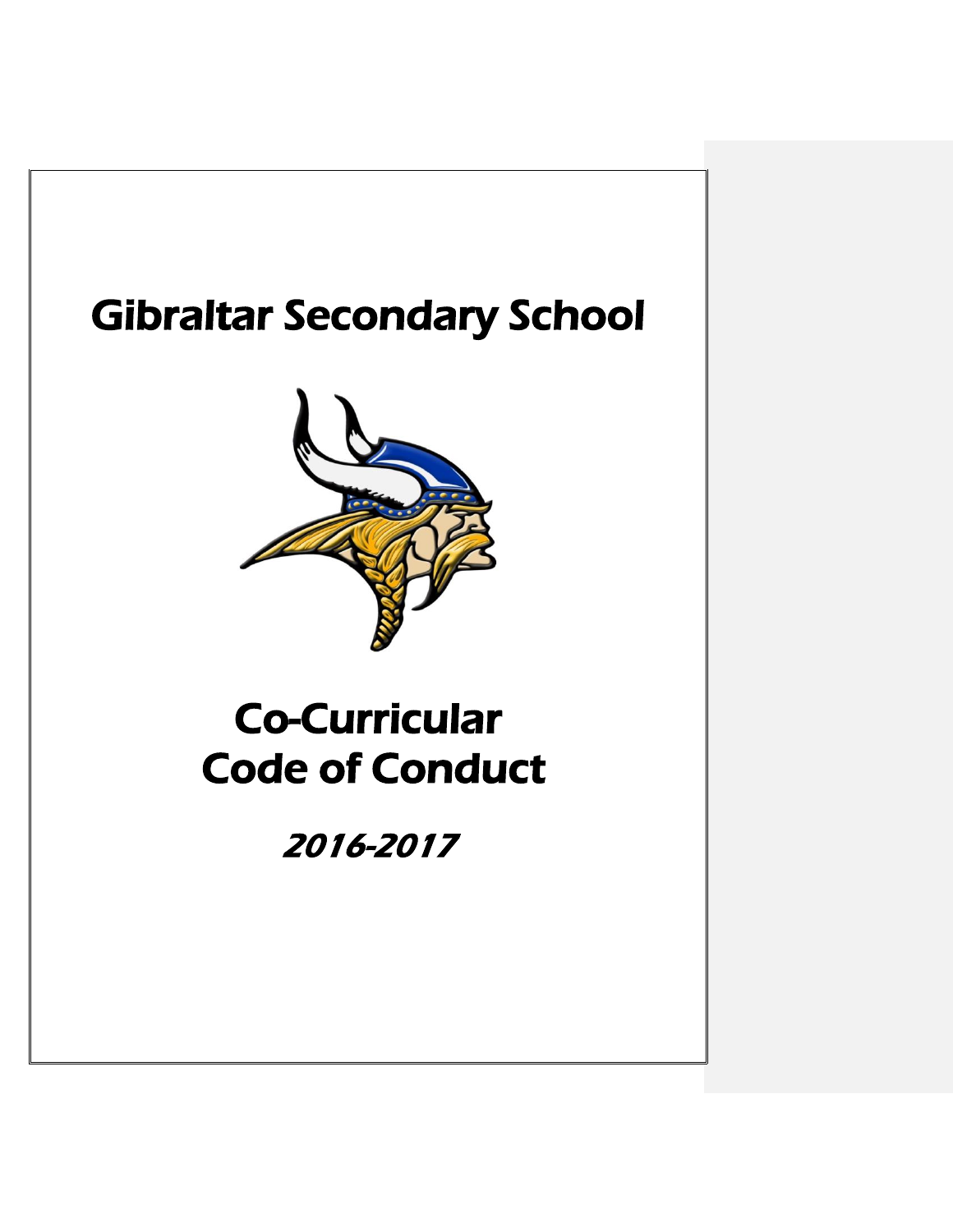### Statement of Philosophy

The School District of Gibraltar sponsors and encourages secondary school student participation in co-curricular opportunities which are organized to meet the physical, intellectual, social, and emotional needs of each individual. Co-curricular opportunities are an important part of the education of Gibraltar students.

Involvement in co-curricular opportunities is a privilege, not a right. A student must earn and maintain this privilege through dedication, desire, commitment, and discipline in each activity. The intent of this document is to provide standards by which educational goals and objectives can be achieved through co-curricular opportunities. These standards will include consideration of academic performance, attendance, travel to and from school events, personal behavior, as well as the use of, and involvement with mood-altering chemicals. Administration of this Co-curricular Code of Conduct will be carried out in a fair and consistent manner. The School District of Gibraltar believes that the standards established in this document will promote individual student growth and a more responsible student body.

### **Mission Statement**

Co-curricular school programs are intended to enrich student learning and development through activities, which foster emotional, intellectual and physical growth.

**Objectives** 

- 1. To encourage participation and seek excellence in competition and performance
- 2. To build self-confidence, self-reliance, and self-discipline
- 3. To teach new skills, knowledge, and attitudes
- 4. To stress healthy and safe practices
- 5. To provide opportunities to observe and practice sportsmanship
- 6. To instill the belief that the "will to win" is more important than "winning at all costs"
- 7. To develop leadership and acceptance of the leadership of others
- 8. To provide experiences in commitment, dedication, and loyalty

9. To give an understanding that participation in co-curricular opportunities is not a right, but a privilege that includes many responsibilities

**Comment [GM1]:** Same as previous code

**Comment [GM2]:** This is a relatively generic mission statement that may be changed if the board wishes

**Comment [GM3]:** Same as previous code

*1*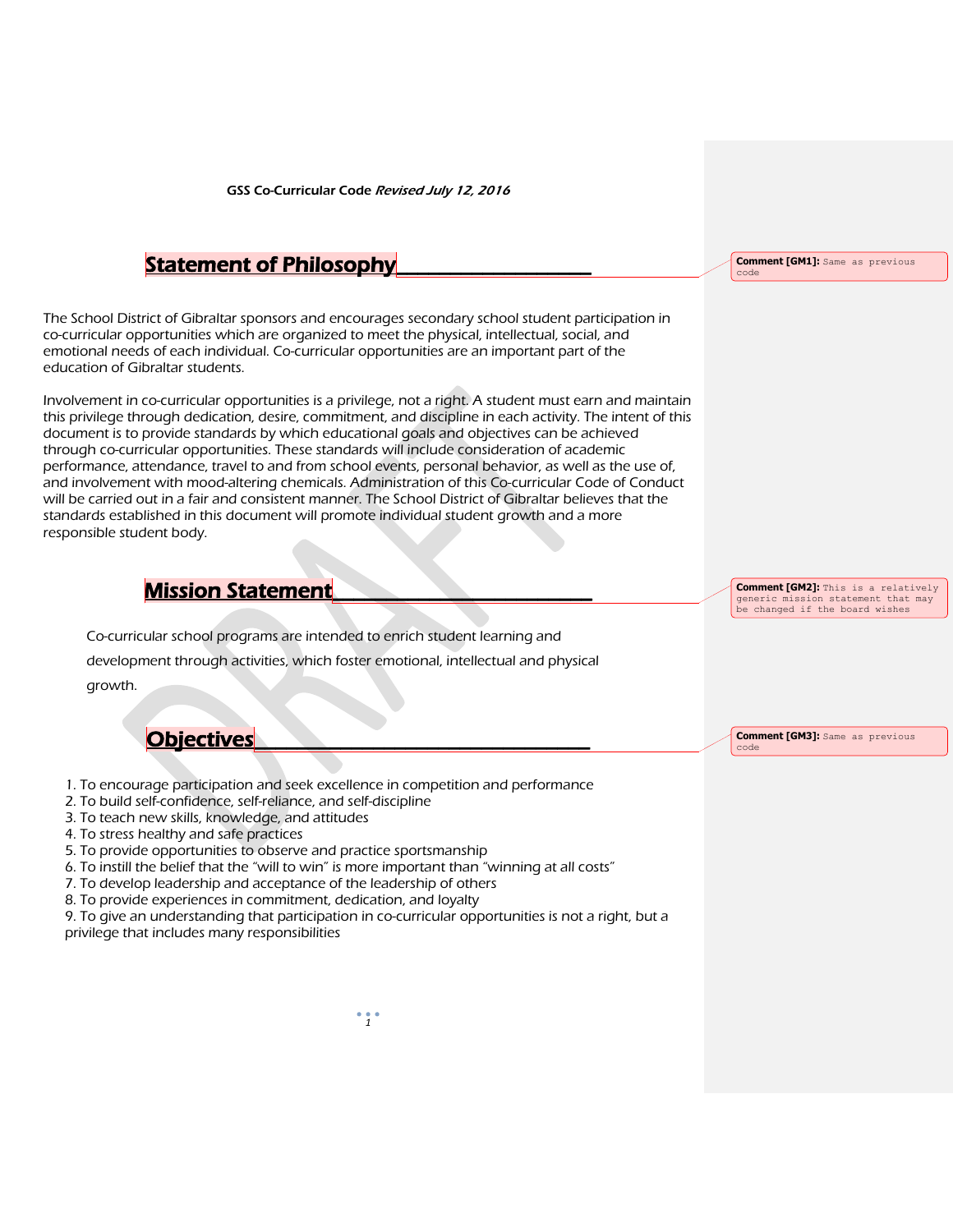### **Student Responsibilities**

The opportunity to participate in the co-curricular activity program is extended to all students who are willing to assume certain responsibilities. This includes all students associated with any activity. To be a credit to self, family, school, and community a student is expected to display high standards of behavior, exemplify good sportsmanship, show respect for others, and meet all state organization and GSS eligibility requirements.

### **Non Discrimination Policy**

The Board of Education is committed to providing an equal educational opportunity for all students of the district.

The Board does not discriminate on the basis of race, color, religion, national origin, ancestry, creed, pregnancy, marital status, parental status, sexual orientation, sex, (including transgender status, change of sex or gender identity), or physical, mental, emotional, or learning disability ("Protected Classes") in any of its student program and activities.

The Board also is committed to equal employment opportunity in its employment policies and practices as they relate to students. The Board's policies pertaining to employment practices can be found in Policy 1422, Policy 3122, and Policy 4122—Nondiscrimination and Equal Employment Opportunity. (Policy 2260)

### Co-op procedure with Washington Island and Sevastopol

Students who participate in established GSS co-op activities must sign the Gibraltar Co-Curricular Code. Violations of the code will be investigated collaboratively by both partner districts. Students are responsible for participation fees of the host district.

### Participation in Interscholastic Athletics and **Extracurricular Activities**

INTERSCHOLASTIC ATHLETICS (WISCONSIN STATUTE 118.133)

- (a) A school board shall permit a pupil who resides in the school district and is enrolled in a homebased private educational program to participate in interscholastic athletics in the school district on the same basis and to the same extent that it permits pupils enrolled in the school district to participate.
- (b) Upon request, the home-based educational program in which the pupil is enrolled shall provide the school board with a written statement that the pupil meets the school board's requirements for participation in interscholastic athletics based on age and academic and disciplinary records. No person may provide a false statement under this paragraph. The school

**Comment [GM4]:** Added to stress the importance of the implications of participation

**Comment [GM5]:** Added from NEOLA standard in code handbooks like this

**Comment [GM6]:** Added to ensure that co-op students are covered

**Comment [GM7]:** Added from Wisconsin State Statute 118.133 (Home-based student participation)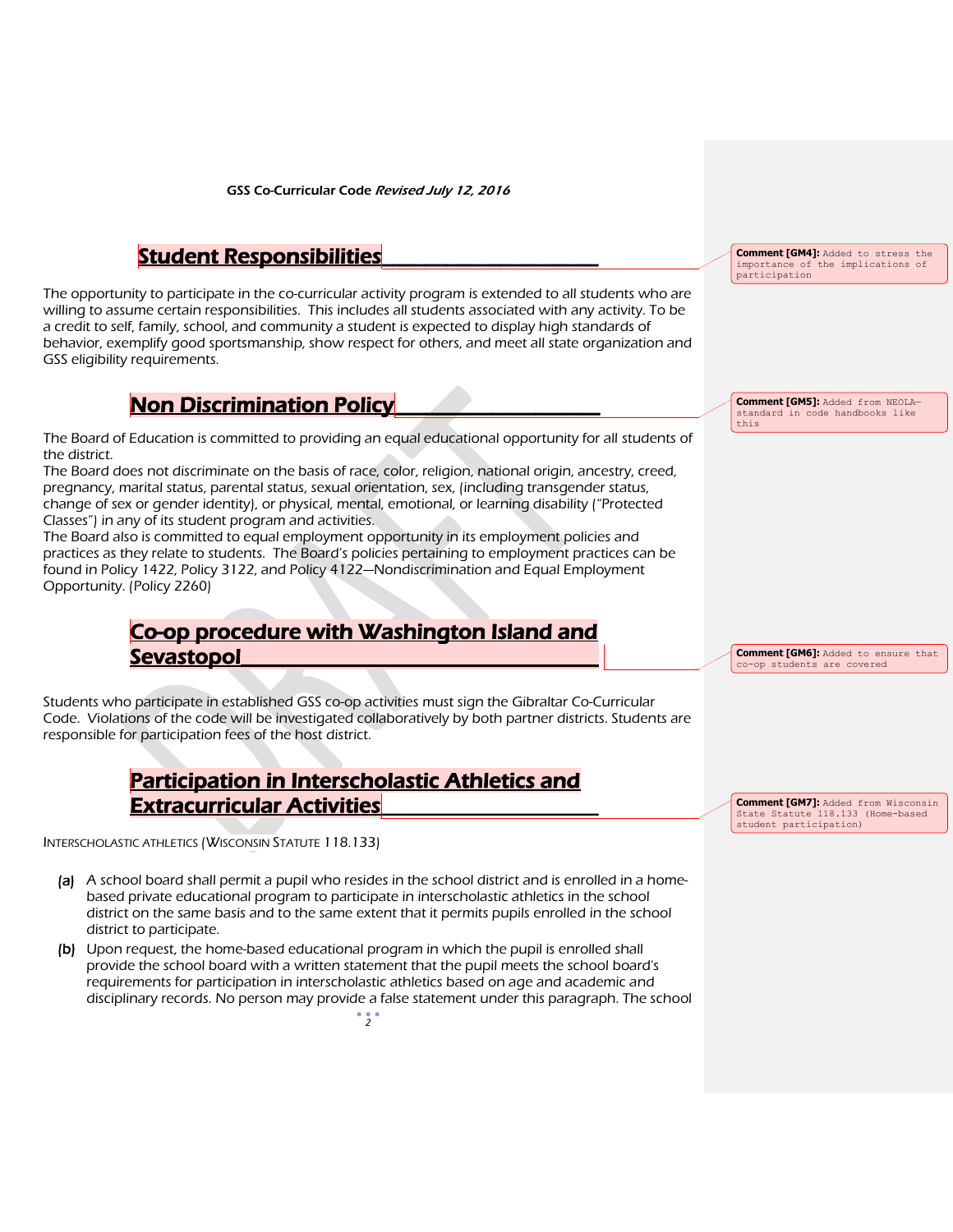board may not question the accuracy or validity of the statement or request additional information.

- (2) EXTRACURRICULAR ACTIVITIES. A school board shall permit a pupil who resides in the school district and is enrolled in a home-based private educational program to participate in extracurricular activities in the school district on the same basis and to the same extent that it permits pupils enrolled in the school district to participate.
- (3) PARTICIPATION FEES. A school board may charge a pupil who participates in interscholastic athletics or extracurricular activities as permitted under this section participation fees, including fees for uniforms, equipment, and musical instruments, on the same basis and to the same extent that it charges these fees to a pupil who is enrolled in the school district.

### **Participation Fees for GSS Activities**

An athletic participation Fee of \$50 per student in grades 7-12 per school-sponsored sport will be charged with a limit of \$150 per family per school year. Students who qualify for the federally funded free or reduced lunch food service program will be exempt from this fee. Extracurricular Activity Participation Fee of \$10 per student will be charged per participation in these specific activities only: high school play, musical, forensics, math team, and knowledge bowl (Academic Decathlon).

### Application of the Co-Curricular Code for Students\_\_

WIAA rules require that all schools have a code of conduct, which they enforce on a year-round basis. The Co-Curricular Code is in effect (including summer) beginning when the Student and Parent Responsibility Agreement is first submitted. The Co-Curricular Code will remain in effect from the date initially signed by the student through the conclusion of a student's enrollment at Gibraltar Secondary School. The Gibraltar Co-Curricular Code is applicable to all categories of activities grades 6-12.

With athletics, as recognized in Category I of the Co-Curricular Code, the Wisconsin Interscholastic Athletic Association (WIAA) has created general rules to govern school and athlete participation in WIAA-sanctioned events. Each member school is authorized to develop rules and procedures to govern its students in their participation in co-curricular activities. In accordance with the WIAA and school board policy, each activity or team is authorized to develop rules and procedures to govern its participants.

### Secondary School Co-Curricular Eligibility\_\_\_\_\_

1. Any Gibraltar student who is convicted of a felony or was convicted of it before enrolling in Gibraltar may not participate in co-curricular activities for a period of two calendar years from the date of conviction or enrollment. It should be noted that the rights of a juvenile will be protected by the Courts; therefore, the only way that the knowledge of a felony conviction of a juvenile could be ascertained would be by self-disclosure or if the crime was such a serious one that the juvenile was tried as an adult, which resulted in public disclosure.

**Comment [GM8]:** Added from student handbook for reference

**Comment [GM9]:** This is similar to information contained in our previous code, but is separated out into its own section

**Comment [GM10]:** This is a change from the previous rule that stated that it begins at the first practice

**Comment [GM11]:** This was added as its own section, with more detail than the previous code including a list of forms that must be submitted prior to participation

*3*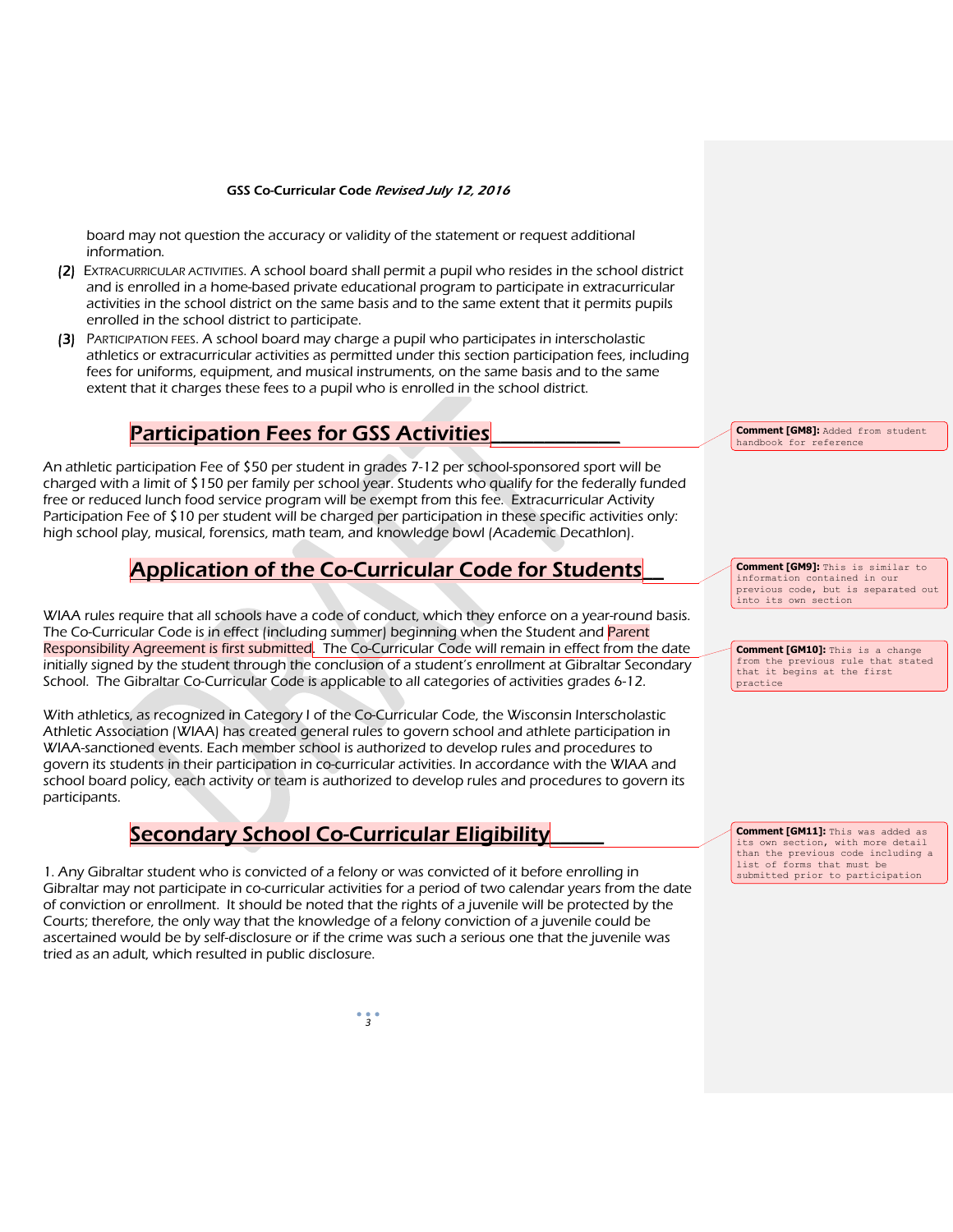2. All students must attend a Co-curricular Code orientation meeting conducted by their advisor/coach prior to or at the time of the first rehearsal/practice of the co-curricular activity. A student must not reach the age of 19 prior to August 1 of each school year.

Students wishing to participate in Category One activities must turn in:

- 1. Signed Responsibility Agreement by both parents/guardians and student
- 2. WIAA Physical or Alternate Year card signed by parents/guardians, physician, and student
- 3. DPI Concussion forms signed by parents/guardians and student
- 4. Any forms specific to a sport provided by coaches
- 5. Payment of athletic participation fees Note: Additional information may also be needed depending on the activity

Students wishing to participate in Category Two and Three activities must complete and submit the following documents prior to the first day of participation:

- 1. Signed Responsibility Agreement by both parents/guardians and student
- 2. Any forms specific to an activity provided by advisors

\*\*\*Athletes and activity participants are not permitted to practice unless 1) all of the above items have been submitted, and 2) they have been cleared by the Activities Director\*\*\*

3. No student may join a team after the midpoint of the competitive season. In special circumstances, the administration will consider facts regarding a student's request to join a team. This type of situation may include a student who has transferred from a different school district at an odd time.

4. According to WIAA rules specific to each sport, athletic teams must have a minimum number of practice and/or rest days to participate in the first team competition. Pre-competition practices are essential to assure minimal levels of conditioning and preparation.

### Concurrent Participation\_\_\_\_\_\_\_\_\_\_\_\_\_\_\_\_\_\_

An athlete may participate in multiple sports each season with approval of the Activities Director. However, the athlete must declare his/her major sport prior to participation in each sport. Once the athlete has declared their major sport, they must participate in all scheduled competitions for that declared sport.

The Activities Director shall grant approval for student participation in concurrent interscholastic athletic programs when the following conditions are met:

The student has notified the Activities Director of an interest in concurrent team participation and has completed each of the following before the first day of practice for the sports' season.

The Activities Director has met with the student and each Head Coach to prepare a mutually agreeable plan for practice and competition. The plan must satisfy the requirement of a minimum number of practices in each sport prior to the first competition and include subsequent, weekly practice in each sport as well as competitions.

**Comment [GM12]:** Declaring a "major" is the way to more easily solve schedule conflicts when a student is playing two sports at once. The rest of this section is identical to the old code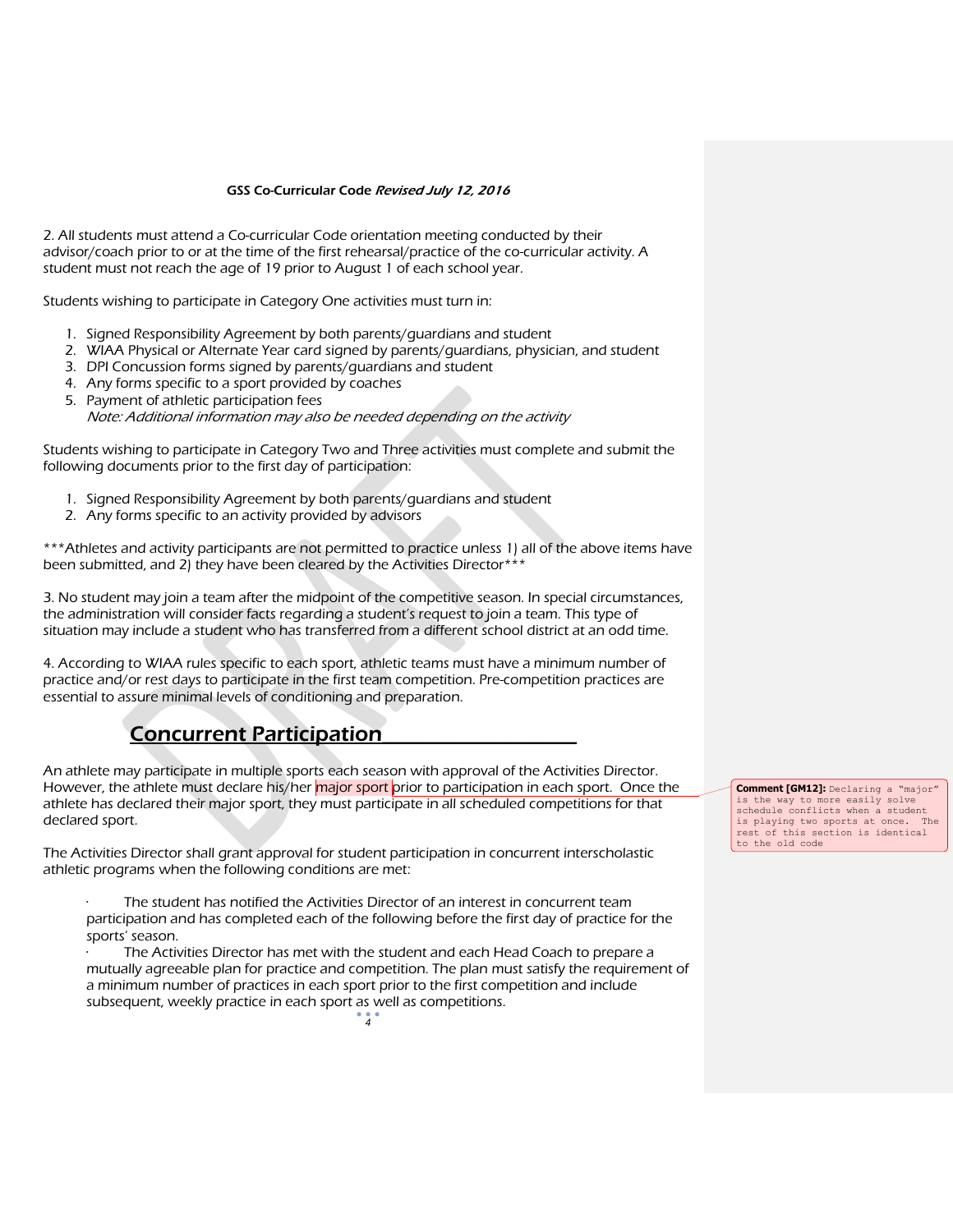The plan must address accommodations of post-season competition schedules.

The plan must define requirements for post-season awards as a result of the shared time commitment.

The student's parents have provided written approval of concurrent participation.

The student is in compliance with the academic and behavioral requirements of the Gibraltar Co-curricular Code of Conduct.

### Social Media

Students who participate in co-curriculars represent Gibraltar Secondary all year, not just during their sports season or extra-curricular activity. As a result, Gibraltar Secondary encourages safe and responsible student behavior with regard to internet use. We highly recommend our students avoid inappropriate use of public web sites such as YouTube, SnapChat, Facebook, Twitter or any other such sites. Any identifiable image, photo, video, or posted on-line conversation discovered which implicates a student to have been in violation of our Alcohol and Drug Policy or Co-Curricular Code of Conduct will be investigated and action taken by the Administration.

Social media has become engrained in today's society. The wide variety of social networking tools presently available provides students easy access to share important news and events with each other. Social media technologies such as Twitter, Facebook, Internet forums, weblogs, social blogs, micro blogging, Wikis, podcasts, photographs, video rating, social bookmarking, and others can be disruptive when inappropriate social media postings occur. Using these communication tools in an inappropriate manner can have negative consequences, especially if unkind words or threats are used with intent to hurt others.

Gibraltar Area Schools recognizes and supports its student-athletes' right to freedom of speech, expression, and association, including the use of social networks. In this context, each student must remember that participating and competing for Gibraltar Secondary is a privilege, not a right. The student represents his or her school and district and is expected to portray themselves, their team, and their high school in a positive manner at all times. Any online posting must be consistent with federal and state laws, as well as school and district rules and regulations.

**Comment [GM13]:** This is a common section in many athletic codes meant to draw attention to social media as it applies to athletes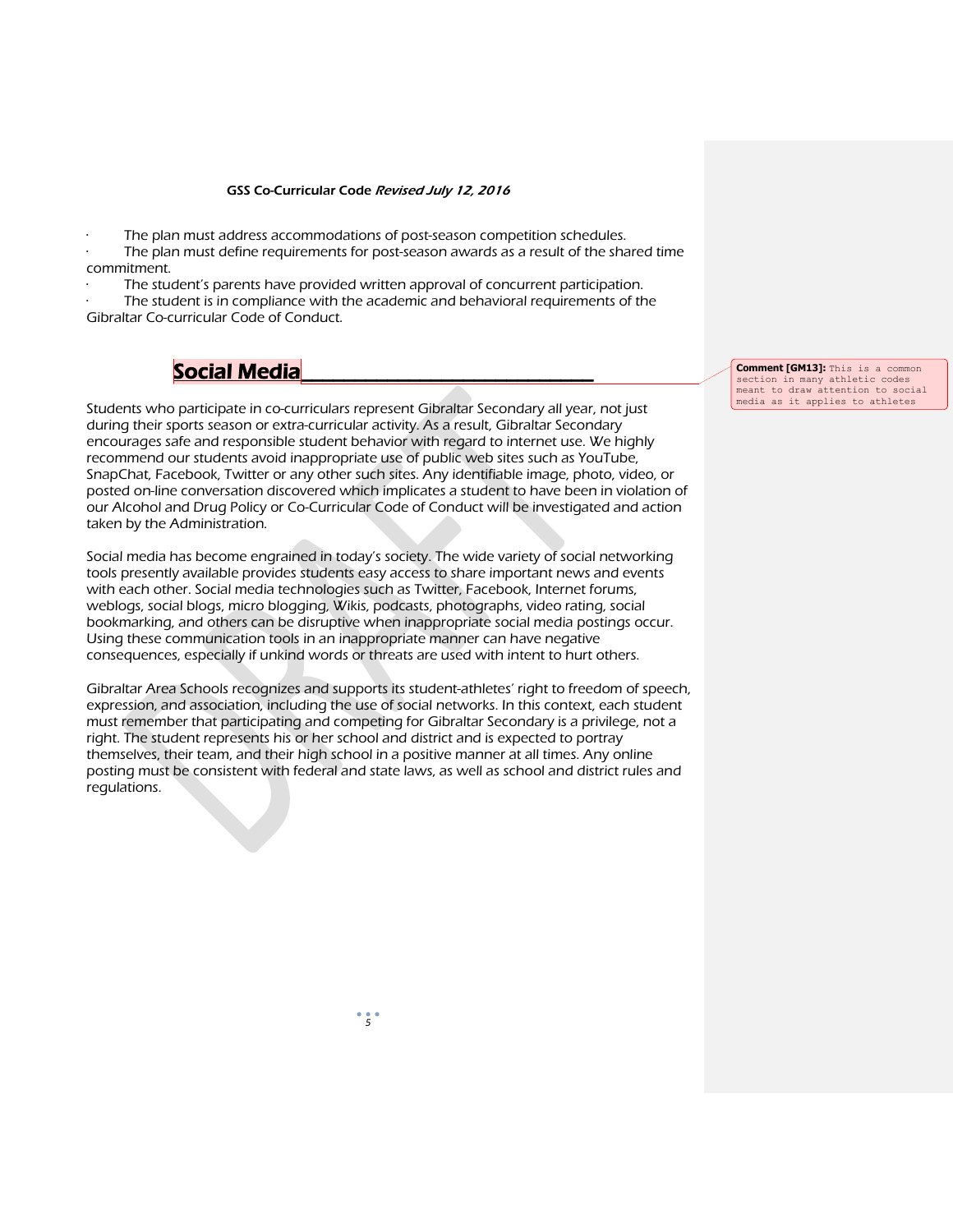## Process For Determining Violation(s) of Eligibility Rules

1. A person witnessing a violation must present the following information in writing to the Activities Director.

a. type of violation b. date of violation c. time of violation

- 2. The Activities Director will meet with the student to determine eligibility violations. If necessary and appropriate, the Activities Council will be convened by the Administration to examine the situation and make a recommendation for suspension.
- 3. If it is determined that a violation has occurred the student will be informed by the Activities Director and the parents will be informed in writing of the accusation and the penalty.

# **Activities Council**

The Co-curricular Activities Council will be chaired by the Dean of Students, who is a nonvoting member, and will be made up of the following school district members (may vary depending on the availability of the advisor/coach from the different categories):

- 1. Two coaches from Category I Activities
- 2. One advisor from Category II Activities
- 3. Two advisors/coaches from Category III Activities
- 4. One administrator (not the Dean of Students)

The Activities Council, when convened at the discretion of the administration, will hear the situation from both the school and student's perspective, and make a determination of consequence based on the severity of the offense. Appointments to the council will be made by the Principal or designee.

### **Honesty Clause**

GSS promotes students taking responsibility for their actions. If a student violates the Co-Curricular Code for the first time in the areas of drug, alcohol, or tobacco, or committing of an illegal act, his or her suspension will be reduced by one-half if they report the violation to a school administrator during the first school day following the date of the violation. If a student does not attend school on the first day following the violation, he/she still has the responsibility to contact either the Activities Director or any other school administrator to report his/her violation.

**Comment [GM14]:** This section was added to clearly articulate the process for determining whether a violation has occurred, and the process for assigning consequences if applicable

**Comment [GM15]:** The activities council is meant to create a decision-making body that assists the athletic program by convening to determine "grey area" code violations. Groups like this have been very successful in other schools, and when done correctly, create more ownership in the extracurricular programs by staff

**Comment [GM16]:** This section is common in many schools, and encourages students to take ownership in their actions.

*6*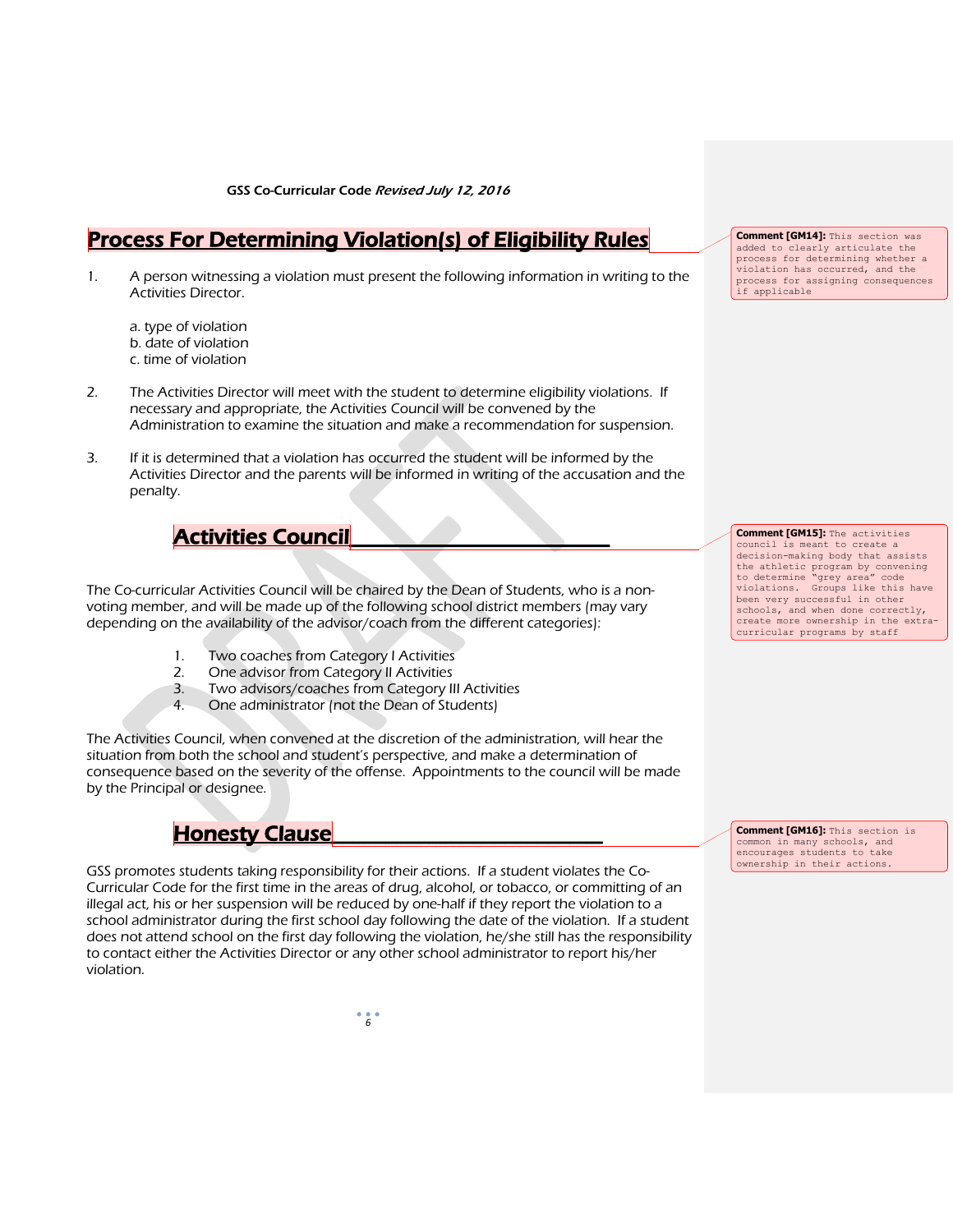The reduction of the suspension is null and void if the self-reporting does not take place during the first school day following the violation or if a police citation has been issued prior to the student approaching administration. Violations where the student has received a police citation are not eligible for the Honesty Clause. If the student applies the clause after the first violation, the Activities Council will be convened to determine whether or not to apply a reduction of the suspension.

If the violation takes place during an extended or summer break, the student has seven days from the date of the violation to report the violation to the Activities Director or any other school administrator. If school resumes before the end of the seven days, the student must report on the first school day back.

### **Dishonesty Clause**

If a student purposely misleads the Activities Director or other administrator by giving inaccurate information during a Co-Curricular Code violation investigation, the student loses all right to possible reductions in their consequences. Further, the student may also be found in violation of the Co-Curricular Code under improper conduct. If this occurs, the student's behavior will be reviewed by the Activities Council to decide additional consequences.

### Categories of Participation

For purposes of establishing equitable standards to apply to the many co-curricular activities offered to students in the Gibraltar School District, three categories of participation are defined.

#### CATEGORY I

Interscholastic Athletics

#### **CATEGORY II**

Student Council

**Class Officers Homecoming Court Prom Court Court Sadie Hawkins Court Court Court Court Court Court Court Court Court Court Court Court Court Court Court Court Court Court Court Court Court Court Court Court Court Court Court Court Court Court Court Cour** 

#### **CATEGORY III**

All Other GSS School Board-approved Organizations and Activities

In the event that a student is participating in multiple activities from varying categories concurrently, any suspensions will be served in all categories at the same time—with suspensions applied to each category as outlined in this code of conduct. Cancelled events/games/matches do not count for serving code violation suspensions. Each group may create expectations for their membership. The individual group or club will handle consequences for violations of established expectations.

**Comment [GM17]:** A dishonesty clause always follows an honesty clause to further underline the value the school puts on integrity and honesty

**Comment [GM18]:** Our old code included categories of participation. This code separates out the three categories to provide clarity for students on expectations

**Comment [GM19]:** Cancelled events to not count toward fulfilling suspensions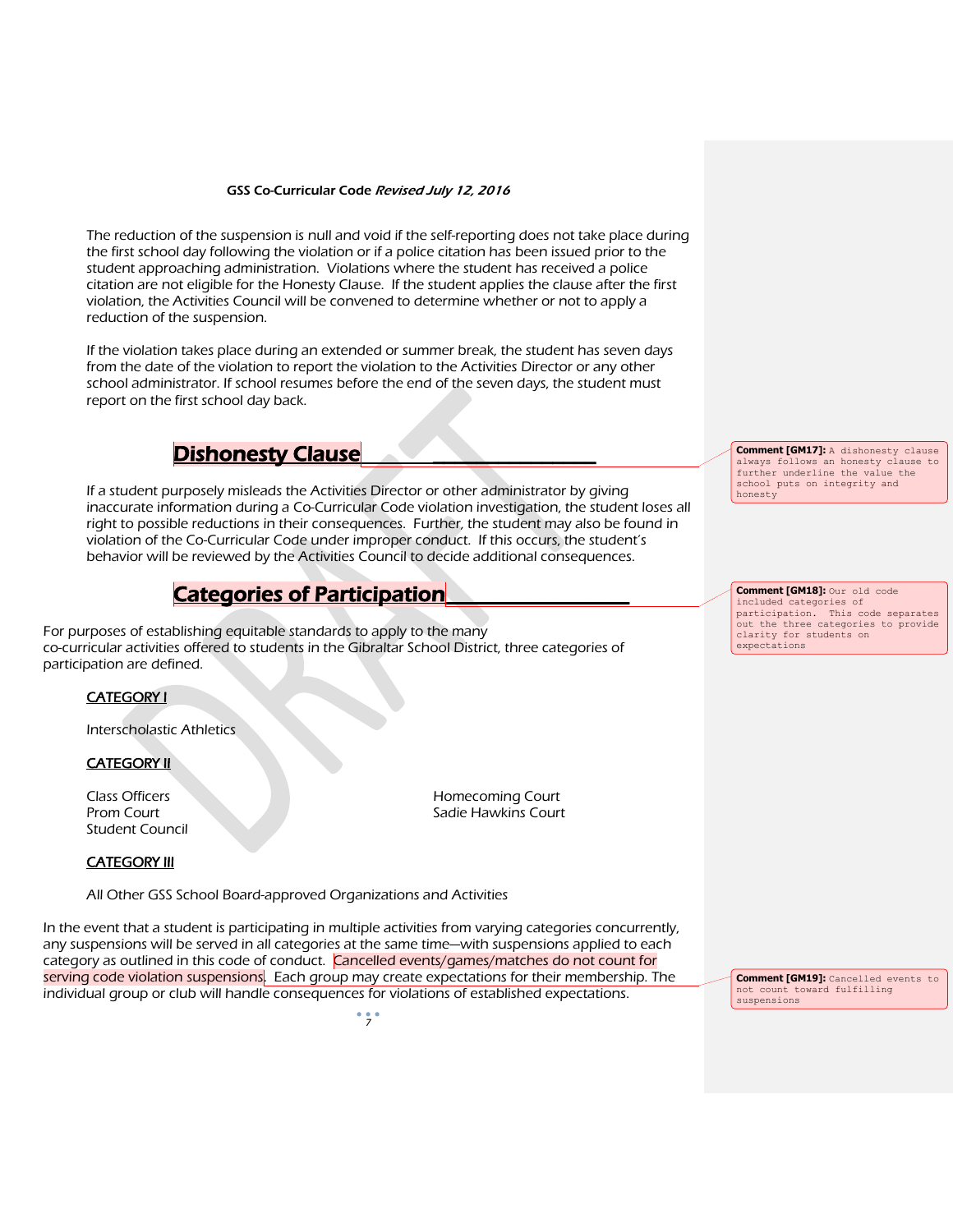Violations of the co-curricular code are cumulative over the student's grade 6-8 and then reset for 9- 12 participation.

National Honor Society is not included in any of the above categories. Eligibility criteria and standards for Gibraltar High School are established by each school's respective chapter under the guidelines published by the National organization.

All students will be governed by their state and national organizations when applicable. Please see the Activities Director or Coach/Advisor for further clarification of organizational requirements not included in this handbook.

Ì

**Comment [GM20]:** Suspensions are cumulative from grades 6-8 and then reset for 9-12. Recording of the suspensions will be maintained in skyward.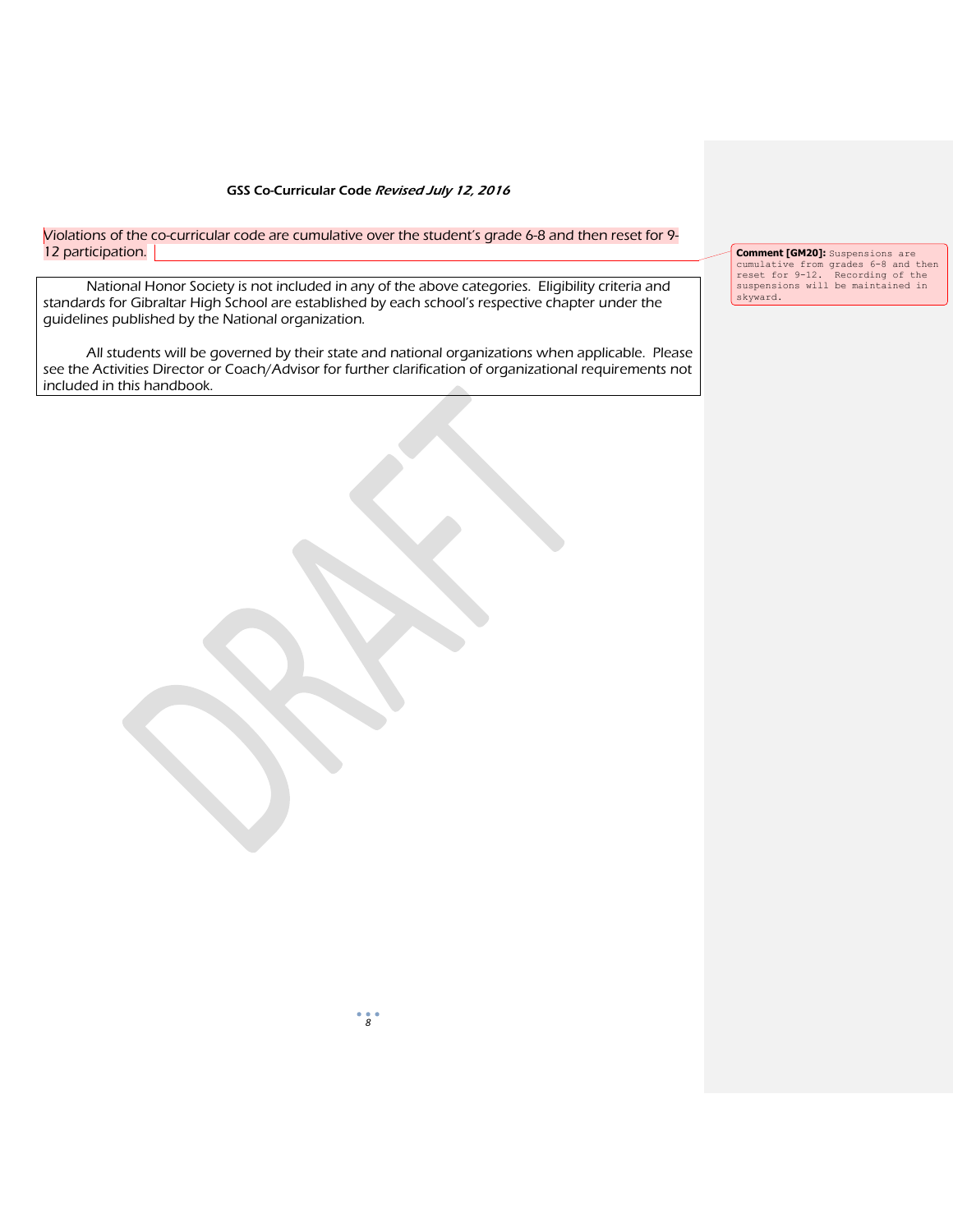### Category I Expectations and Consequences

Academic and behavioral suspensions cannot be served concurrently. An academic suspension that occurs in the middle of a behavioral suspension will pause the behavioral suspension. The remainder of the behavioral suspension will resume after the student has regained academic eligibility.

#### I. Academic Eligibility

- A. A GSS student must meet school requirements defining a full-time student. Those requirements are: (5200.01)
	- 1. A full-time student is a student who is enrolled for the entire school day and receives all of his/her education under the authority of the district. In order to be considered full time, secondary students must enroll in a minimum of classes as outlined in the secondary school handbook.
- B. A student may not have any failures per progress grading period or at the end of the semester grading period. A student not meeting this requirement at the Semester One grade check shall be ineligible for competition for a period of not less than 15 consecutive scheduled school days, including the next competition. A student may be reinstated if at the end of the 6 and 12 week progress reporting period 24 hours after he/she is passing all classes. All missing work prior to the 6 and 12 week deadlines must be handed in no later than three school days prior to the grade check date to be considered for eligibility. Any work turned in after this time is at the teacher's discretion for consideration.

\*Note: Fall sports will follow the WIAA rule on academic eligibility which reads; "The minimum ineligibility period shall be the lesser of (1) 21 consecutive calendar days beginning with the date of the earliest allowed competition in a sport or (2) one-third of the maximum number of games/meets allowed in a sport."

- C. Students who are under academic suspension may be allowed to practice with the approval of the coach and Activities Director. If after the fifteen (15) day Semester One or Semester Two WIAA suspension the student is still academically ineligible, then the student will continue to be ineligible until 24 hours after all grades are passing.
- D. Students' second semester grades will be used to determine eligibility for the Fall seasons of the following school year. In the event that a summer school credit recovery option is available for a failed class, a student may regain eligibility for the fall season by successfully completing coursework offered by the District only. Retaking a failed course in the fall semester does NOT meet the eligibility requirements.

**Comment [GM21]:** Former GPA Rule is not present in this draft. The proposed code stresses grade check periods, with more specific expectations for turning in late work and maintaining passing grades.

**Comment [GM22]:** WIAA Rule

**Comment [GM23]:** See chart below for explanations of the grade check periods. The Packerland conference suggests a minimum of 4 grade checks. This system will have 6, and will follow WIAA rules for the semester grade periods.

**Comment [GM24]:** This provision is intended to stress responsibility and ownership of student work.

**Comment [GM25]:** This is consistent with WIAA rules, and was not present in the old code.

*9*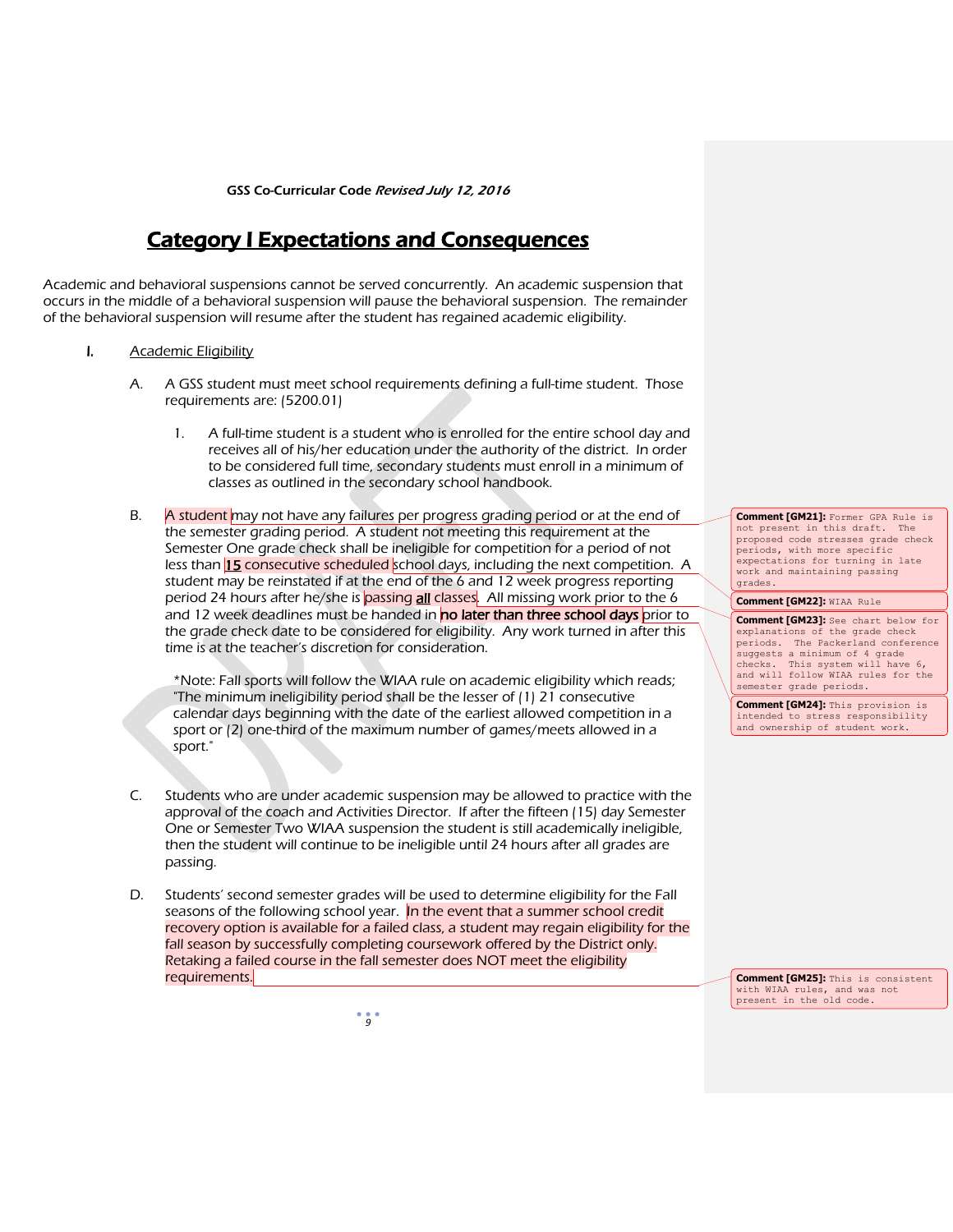#### WIAA Fall Sports – Academic Ineligibility

| Sport                                                                                                         | <b>Boys</b><br>Soccer | Volleyball             | Football              | <b>Cross Country</b>  |
|---------------------------------------------------------------------------------------------------------------|-----------------------|------------------------|-----------------------|-----------------------|
| Minimum Ineligibility Period: 21<br>days or                                                                   | 8 games               | 5 meets                | 3 games               | 4 meets               |
| Student regains Eligibility on this<br>Date<br><u>or</u><br>After Sitting Out the Required<br>Number of Meets | Sept.15 <sup>th</sup> | Sept. 15 <sup>th</sup> | Sept.10 <sup>th</sup> | Sept.15 <sup>th</sup> |

E. Students are responsible for any schoolwork missed due to co-curricular activities and are expected to contact the instructor one school day prior to the absence.

**Allen** 

| Progress Report and S1/S2 Grade Check Calendar 2016-17 |                               |                        |  |  |
|--------------------------------------------------------|-------------------------------|------------------------|--|--|
|                                                        | 6,12, and 18-Week Progress    | End of Ineligibility   |  |  |
|                                                        | Report (note: all missing     |                        |  |  |
|                                                        | work must be turned in        |                        |  |  |
|                                                        | three school days prior to be |                        |  |  |
|                                                        | considered for a grade        |                        |  |  |
|                                                        | <i>check</i>                  |                        |  |  |
| 6-Week                                                 | Oct. 12, 2016                 | 24 Hours after Passing |  |  |
| 12-Week                                                | Nov. 28, 2016                 | 24 Hours after Passing |  |  |
| Semester One-                                          | Jan. 26, 2017                 | Feb. 20, 2017          |  |  |
| 6-Week                                                 | March 8, 2017                 | 24 Hours after Passing |  |  |
| 12-Week                                                | April 19, 2017                | 24 Hours after Passing |  |  |

Semester Two End of S2 See Fall Chart

#### II. Attendance

- A. Students must maintain a clean attendance record. Truancy warnings, tardies, and unexcused absences constitute a poor attendance record, which could result in suspension of participation.
- B. Unless excused by an administrator, students must be in school the day of the activity by 8:58AM (i.e. the beginning of period two) in order to practice or compete on that day. If the practice or competition falls on a weekend, holiday, scheduled day off, etc., the student must be in school by 8:58AM the school day prior to the activity. If there is a pattern of misuse of this rule, the student can be withheld from the next activity.

**Comment [GM26]:** Improving student attendance is a significant<br>building-level goal for next year.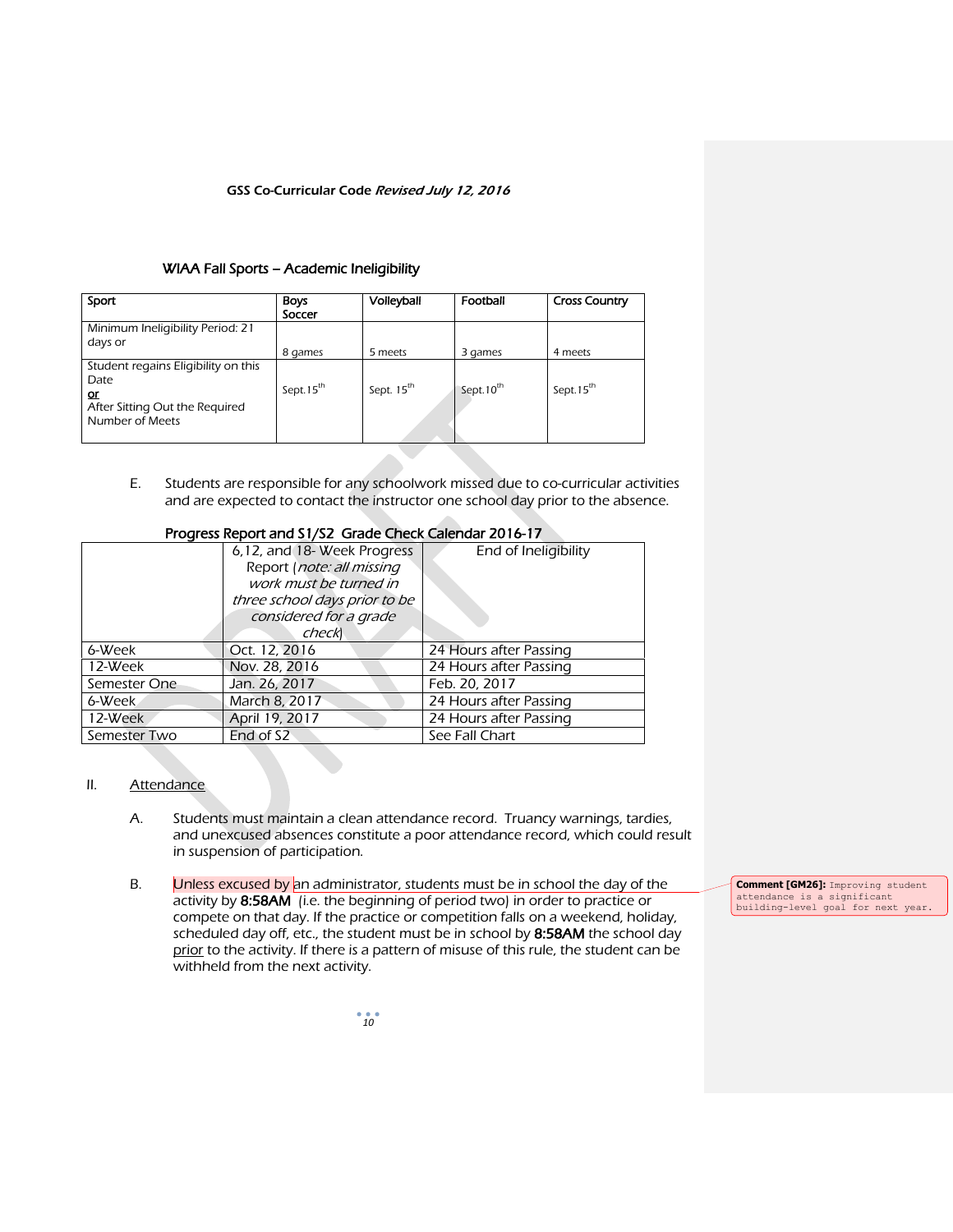- C. Students who go home ill, anytime during the day, are not permitted to participate on that day.
- D. Unless there are extenuating circumstances as determined by the building administrator, or their designee, a student is required to be in class the day after an athletic contest. If there is a pattern of misuse of this rule the student can be withheld from the next activity.
- F. Students who miss school for extenuating circumstances must contact the Activities Director for a decision on whether or not he/she will be able to participate in practices or competitions on that day.
- G. Practice and Competition attendance is mandatory. Each coach will establish their attendance policies detailing their expectations and consequences for missing a practice and/or competition.
- H. If an athlete is going to be absent from a practice or competition, the respective coach must be notified prior to the practice or competition. Failure to notify the coach may result in the absence being considered unexcused.

#### IV. Changing Sports/Multiple Sports Participation

- A. An athlete may not quit one sport and begin another during the same season except by agreement of the coaches involved and/or the Activities Director
- B. A student who is cut from one sport may try out for another sport providing he/she was in good standing in the previous sport.
- C. An athlete may participate in multiple sports, however the athlete must declare his/her major sport prior to participation in each sport. Once the athlete has declared their major sport, they must participate in all scheduled competitions for that declared sport.

#### V. Travel and Conduct on Trips

- A. Athletes must use the mode of transportation provided by the school. An athlete who travels to a site with a school team must return with the team. The only exception to this rule would be with permission from the High School Principal or the Activities Director for unusual circumstances. This request (i.e. Travel Release Form) must be completed and signed by the Principal or Activities Director. In case of an emergency the coach can release the athlete to a parent at the site on a verbal request from the parent.
- B. If an athlete does not use the mode of transportation to the competition that is provided by the school, and has not previously filed the proper paperwork, the athlete is ineligible to participate in the competition.

**Comment [GM27]:** This is standard…if you're too sick to be in school, you probably shouldn't be in after school activities

**Comment [GM28]:** Again, this ties in with next year's efforts to improve attendance rates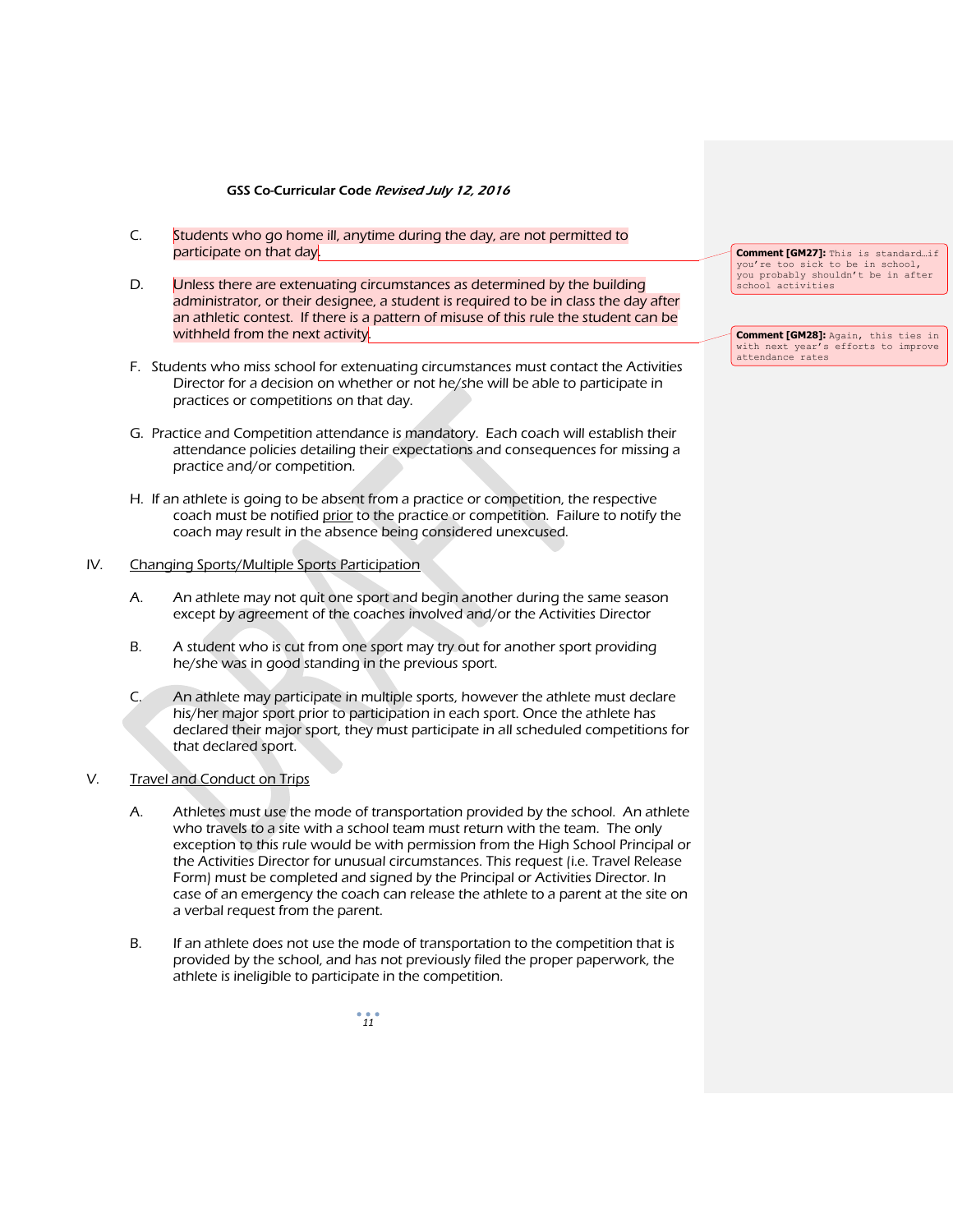C. It is expected that students will conduct themselves in an appropriate manner on school-sponsored trips. It is important that all participants understand that they represent their schools to the general public.

#### VI. Student Athletes Medical Expenses

The school carries insurance to apply to student injuries received in the school or while in a school-sponsored activity. Anytime a student is injured, the incident will be immediately reported to a teacher or coach. The teacher or coach will file an accident report in the office. This insurance is secondary to any other insurance under which a student may be covered.

#### VII. Athletic Injuries and Their Care

- A. All injuries that occur during the season must be reported to the supervising coach immediately. The coach will file the appropriate injury report within 48 hours of the injury.
- B. In case of an emergency, students will be sent to the nearest hospital/clinic, unless parents indicate that the student be sent elsewhere.
- C. The Activities Department should be informed, prior to participation, of an athlete who has any special medical problems.

#### IX. Conduct

A. Students of the Gibraltar Secondary School shall abide by the WIAA Rules of Eligibility in regard to conduct throughout the calendar year.

The WIAA general rule is interpreted as follows:

"A student is required to follow the school's code of conduct on a year-round (12 month) basis. In-season violations of the school code will result in immediate suspension of the student from interscholastic competition for no less than one day of competition (but not less than one complete game or meet) for acts involving (a) possession and/or use of alcohol, (b) possession and/or use of tobacco, including chewing tobacco and/or (c) use, possession, buying, or selling of controlled substances, street drugs and performance enhancing substances (PES). The member school will determine minimum penalties for violation of any other provisions of its code of conduct, including all out-of-season offenses. The member school will determine minimum penalties for any other unacceptable conduct contrary to the ideals, principles, and standards of the school and this Association, including but not limited to criminal behavior."

Note: The school must provide an opportunity for the student to be heard prior to any penalty being enforced. If a student appeals a suspension, according to the school's appeal procedure, the student is ineligible during the appeal process.

B. Upon receipt of a violation report, the Activities Director or other administrator will meet with the student involved to determine the validity of the report. If it is determined that a violation has occurred, the Activities Director will make a final

**Comment [GM29]:** This is carried over from the student handbook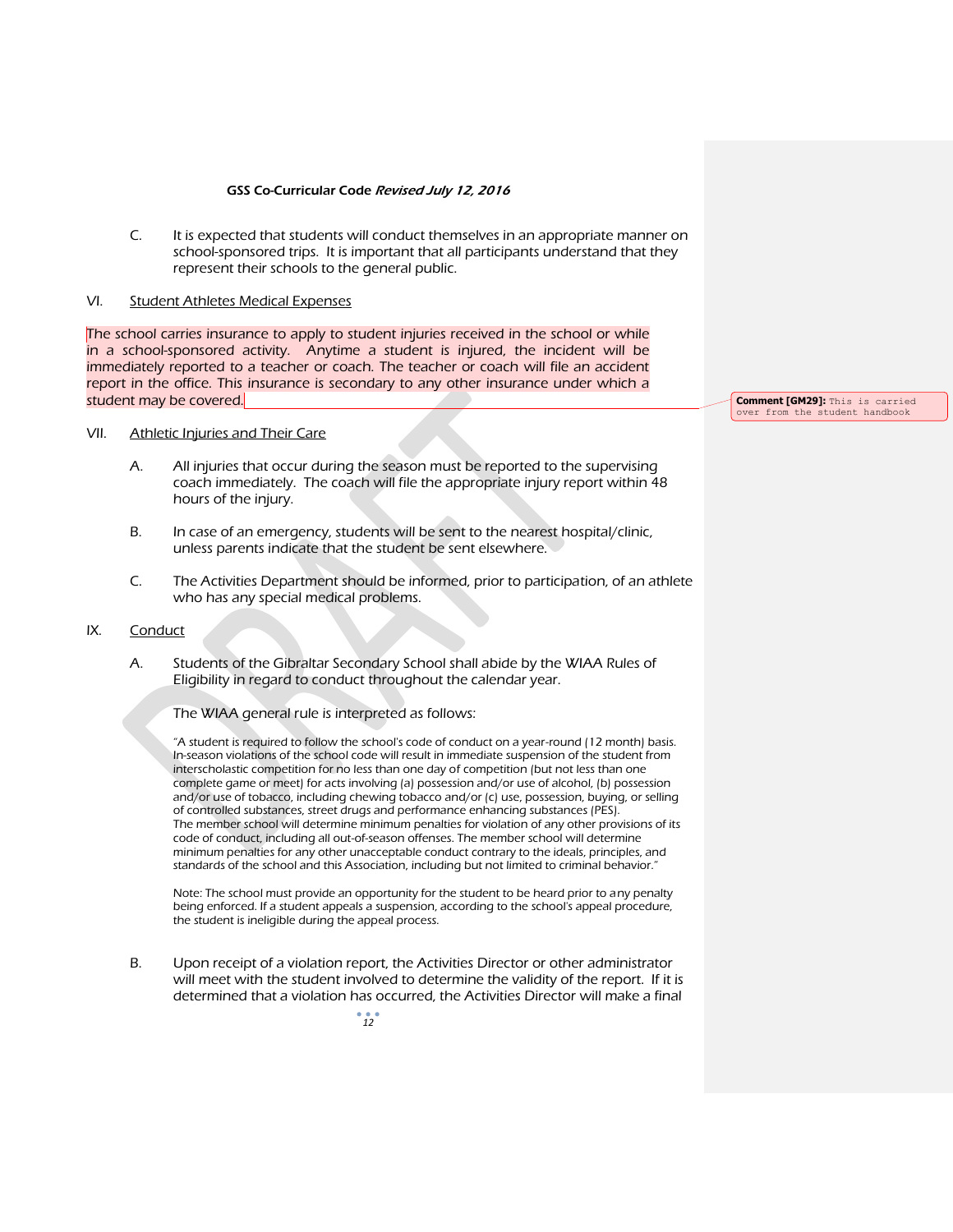decision and inform the parents by mail. The date of the decision will represent the initial day of suspension, and will be based on a percentage of the total events for the current sports season. If the assigned suspension exceeds the current season, the remainder will be applied to the next season of play, regardless of time lapse between student participation. Percentages that are over .495 will be rounded up to the next whole number.

- C. A student who is suspended for a code violation will forfeit all school awards for the activity season in which he/she was participating at the time of the infraction, or the start of the suspension (see section XII).
- D. Any suspension which results in a student missing any portion of WIAA tournament competition, results in that athlete being ineligible for the remainder of the WIAA tournament series in that sport.

#### X: Drug, Alcohol or Tobacco Offense

A. **Attendance** at events/parties where drugs, alcohol, or malt beverages are being consumed or taken by minors:

> Step 1:A suspension of 25% of the regularly scheduled competitions or performances. The suspension will carry over to the next season if not completed by the end of the current season. The minimum suspension is one competition.

\*If an athlete has any further violations of this nature, they will move to Step 2 of the consequences.

B. Use, possession, of drugs and/or alcohol or malt beverages, or use or possession of tobacco/vaping products.

> Step 2: (1<sup>st</sup> violation for use, possession ; 2<sup>nd</sup> violation for attendance)

A suspension of 50% of the regularly scheduled contests. The suspension will carry over to the next season if not completed by the end of the current season. The minimum suspension is two competitions.

The suspension may be reduced to 25% if the student meets the following conditions. Failure to meet the conditions outlined by the school counselor will result in the reinstatement of a full 50% suspension:

**Comment [GM30]:** i.e. percentage of season suspension will be based on the total number of games in the current sport's season

**Comment [GM31]:** Carrying over suspensions between seasons

**Comment [GM32]:** Mere presence is stated openly here as its own section. In the previous code it was hidden in the signature page and not in the actual code.

**Comment [GM33]:** Note the violation numbers and the accompanying percentage of suspension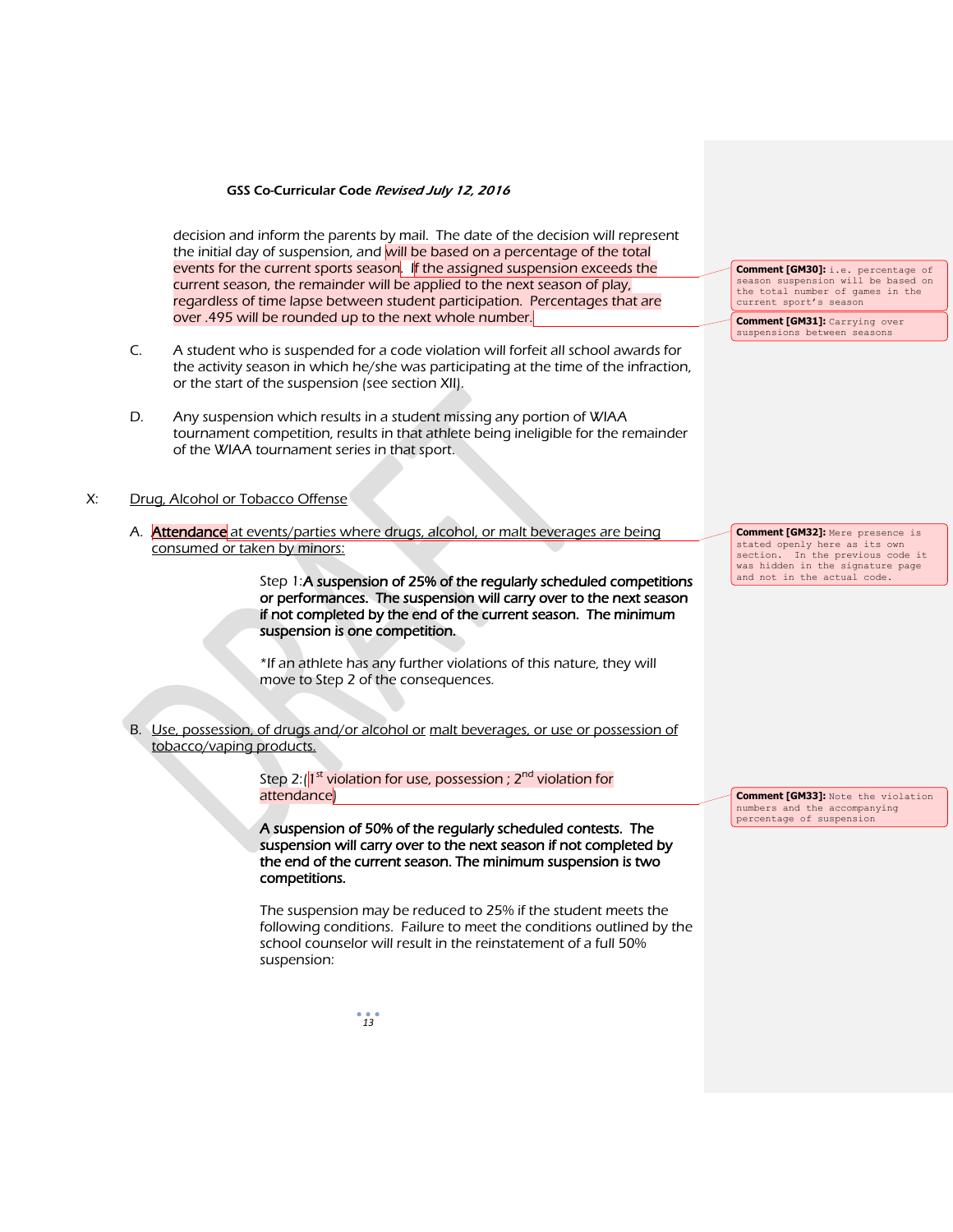- 1. Agrees to participate in a student assistance meeting with the secondary school counselor and complete a risk assessment screener.
	- a. Parents and students will sign an Intervention Agreement
	- b. If student scores at high-risk on a screener, student will be required to meet with school counselor for follow-up short-term intervention. The student must voluntarily and actively participate in the intervention as outlined by the school counselor.
	- c. At conclusion of intervention, school counselor will determine if the student met their goals and adequately engaged in the process.
		- i. If student was actively engaged in the process and met their goals, student will have met the conditions for suspension reduction
		- ii. If student was actively engaged in the process and did not meet their goals, secondary school counselor will contact parents with recommendations for additional support.
		- iii. If student missed scheduled meetings and was not actively engaged, the conditions for suspension reduction will not have been met.

Step 3:  $(2^{nd}$  violation for use, possession; 3<sup>rd</sup> violation for attendance)

#### A suspension of 100% of the regular scheduled contests. The suspension will carry over to the next season if not completed by the end of the current season.

The suspension may be reduced to 50% if the student meets the following conditions:

- 1. Agrees to a drug and alcohol assessment to be done by a licensed Drug and Alcohol Counselor and meets with the counselor to review the results.
- 2. Follows all recommendations for follow-up treatment made by the licensed Drug and Alcohol Counselor.

Step 4:3<sup>rd</sup> and further violation for use, possession; 4<sup>th</sup> and further violation for attendance.

#### A suspension from all athletics and activities for one calendar year.

**Comment [GM34]:** This was written directly by Mrs. Roberts to reflect what we actually do in this context

**Comment [GM35]:** These are consistent with the Packerland Conference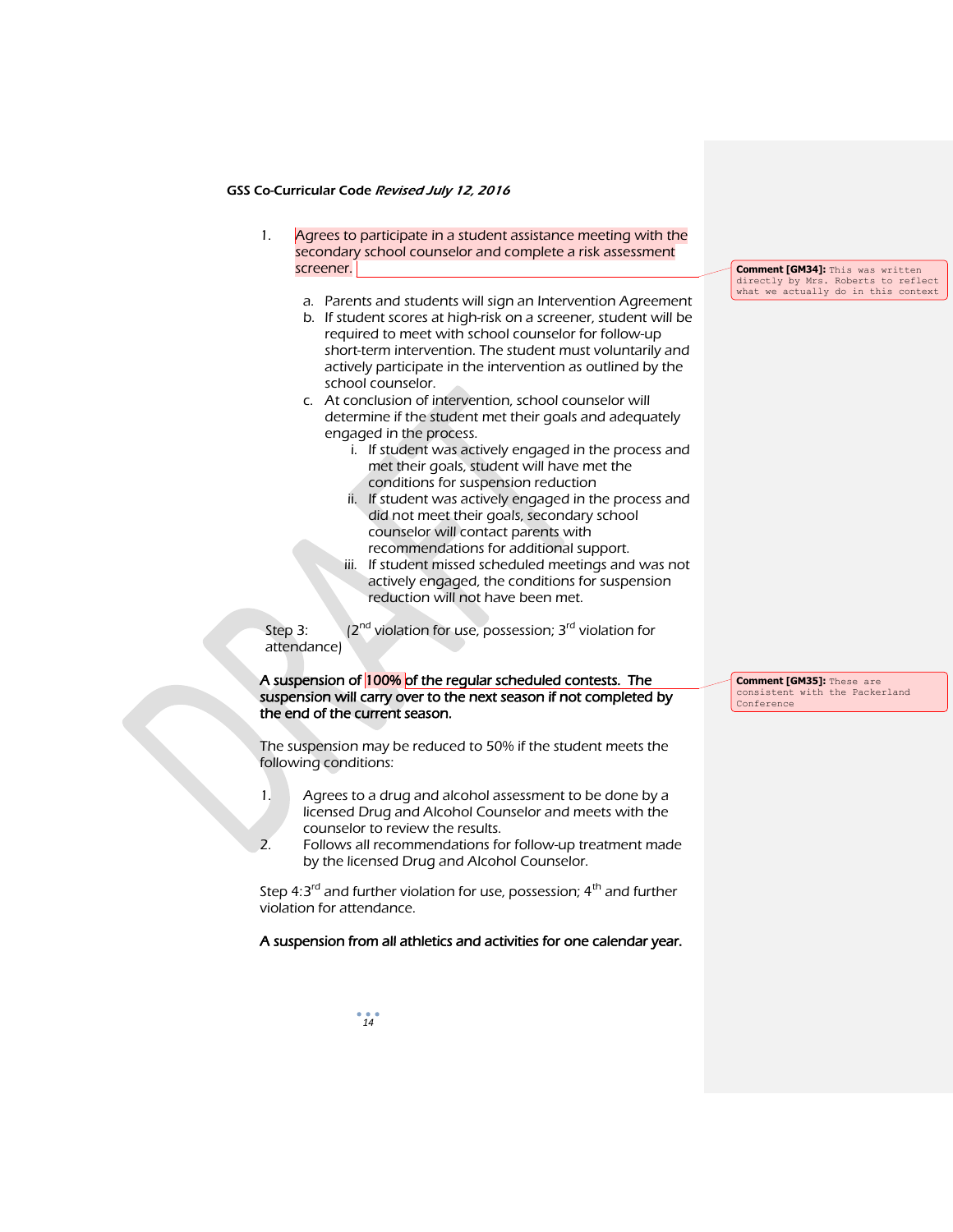C. Hosting/Organizing/Arranging a party/event where alcohol or illegal drugs are being consumed or taken by minors.

 When deemed appropriate by the building-level principal, activity suspensions for inappropriate conduct will be decided by the Activities Council. Suspensions will be based upon the severity of the offense.

XI: Disruption/Detrimental and/or Discriminative Conduct

Infractions may include but are not limited to: school suspensions, theft, buying or selling drugs, criminal offense, vandalism, violence, threats of violence, hazing, harassment, disrespectful/defiant attitude, acts of aggression, willful damage to property, cheating, plagiarizing, or inappropriate internet activity (in and out of school). The school district may act upon police referrals if evidence is presented the Activity Code has been violated.

When deemed appropriate by the building-level principal, activity suspensions for inappropriate conduct will be decided by the Activities Council. Suspensions will be based upon the severity of the offense.

#### XII: Lettering and Award Policy for Category I Co-Curriculars

A student who receives a suspension from competitions in a season as a result of a code violation will forfeit all awards for the activity season in which he/she was participating at the time of infraction, or at the start of the suspension. Further, acknowledgment at the Varsity Letter Winner's banquet as a letter winner is also forfeited. An athlete may still attend the varsity letter winner banquet to be acknowledged as a participant. An athlete may still receive yearly awards at the end of year varsity letter winner banquet, if he/she finishes the season in which the infraction occurred, as well as any suspensions that carry over into subsequent activity seasons (Three-Season Athlete, Twelve-Season Athlete) however he/she is not eligible for the Scholar Athlete award. A student who has a violation at any time during high school will not be eligible for Athlete of the Year.

**Comment [GM36]:** This is a new provision for hosting parties. It would be present in the other preceding sections of mere presence, but it calls direct attention to the concept of hosting an illegal party

#### **Comment [GM37]:** This section covers all conduct that could result in a school suspension. Because of the individual/unique nature of circumstances, this is an area where the Activities Council should be the first step

**Comment [GM38]:** Several of our varsity coaches had direct input on this language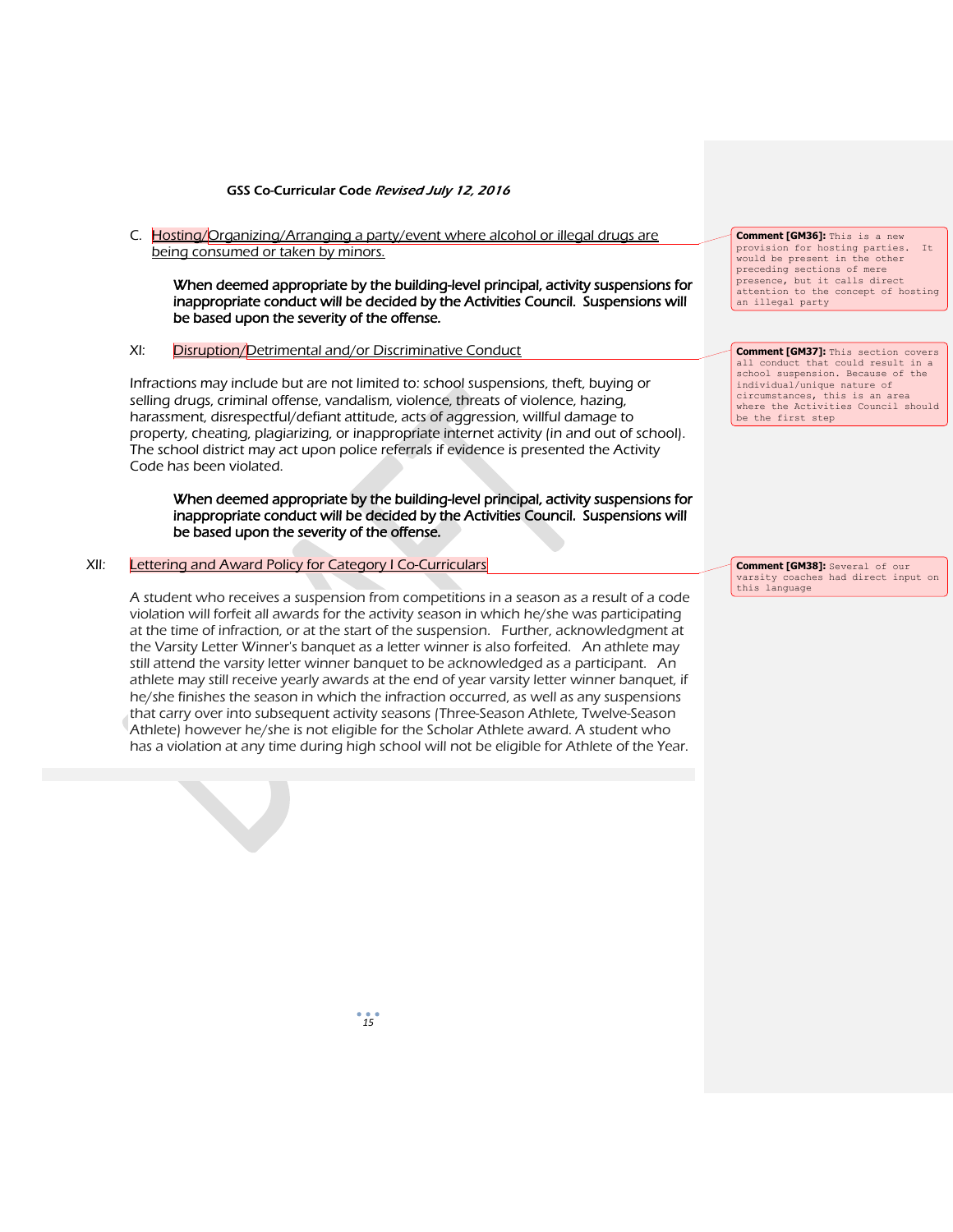### Category II Expectations and Consequences

Academic and behavioral suspensions cannot be served concurrently. An academic suspension that occurs in the middle of a behavioral suspension will pause the behavioral suspension. The remainder of the behavioral suspension will resume after the student has regained academic eligibility.

In order to run for a Class Officer position or to be eligible as a representative for Homecoming, Prom, or Sadie Hawkins courts, a student must meet the following criteria:

- I. Academic Eligibility
	- A. A student must meet school requirements defining a full-time student. Those requirements are:
		- 1. A high school student who is scheduled in classes for the full school day.
		- 2. An exceptional education need (EEN) student who has been assessed by the IEP-Team and has been prescribed an Individual Educational Plan.
		- 3. A student who is participating in an alternative educational program or other curriculum modifications as approved by the student's parent/guardian and school officials (e.g., children at risk programs, school age parent program, or homebound instruction).
	- B. A student may not have had any "Fs" during the last grade check period as outlined in Category I.
	- C. A student must meet the credit requirements for the respective grade in which they are seeking appointment.
- II. General Eligibility
	- A. A statement signed annually by both student and parents indicating an understanding of the Co-Curricular Code must be turned in by each participant before the first group activity.
	- B. A student may not have had Co-Curricular Code violations during the current school year in the following areas:
		- 1. Attendance at events/parties where drugs, alcohol, or malt beverages are being consumed or taken by minors.
		- 2. Use, possession, buying, or selling drugs and/or alcohol or malt beverages, or use or possession of tobacco/vaping products.
		- 3. Disruption/Detrimental and/or Discriminative Conduct.

Once a student is selected to a court or is elected as a Class Officer, he/she must meet the following expectations: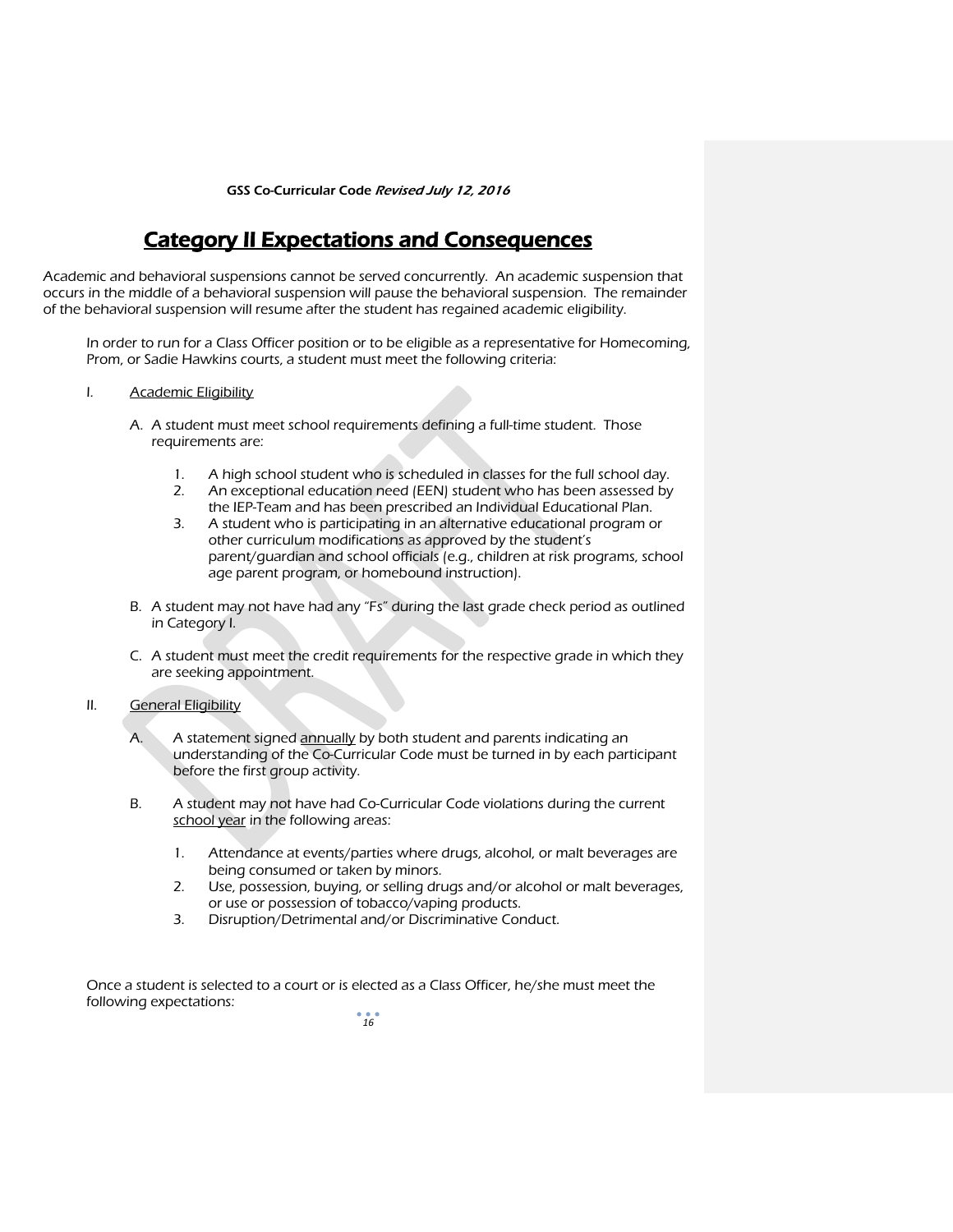#### III. Attendance

- A. A student not in school by  $9:15$  a.m. on the day of or the day before the activity, unless excused by an administrator, shall not be permitted to participate in the court or as a Class Officer.
- B. Students must maintain a clean attendance record. Truancy warnings, tardies, and unexcused absences constitute a poor attendance record that could result in suspension from participation.

#### Drug, Alcohol, Tobacco, or Misconduct Offense

- B. A student will be immediately removed from his/her position and will be ineligible for any elected position until the following school year if violations of the Co-Curricular Code occur in the following areas:
	- 1. Attendance at events/parties where drugs, alcohol, or malt beverages are being consumed or taken by minors.
	- 2. Use, possession, buying, or selling drugs and/or alcohol or malt beverages, or use or possession of tobacco/vaping products.
	- 3. Disruption/Detrimental and/or Discriminative Conduct.

**Comment [GM39]:** Excused absences would not count as a violation of this section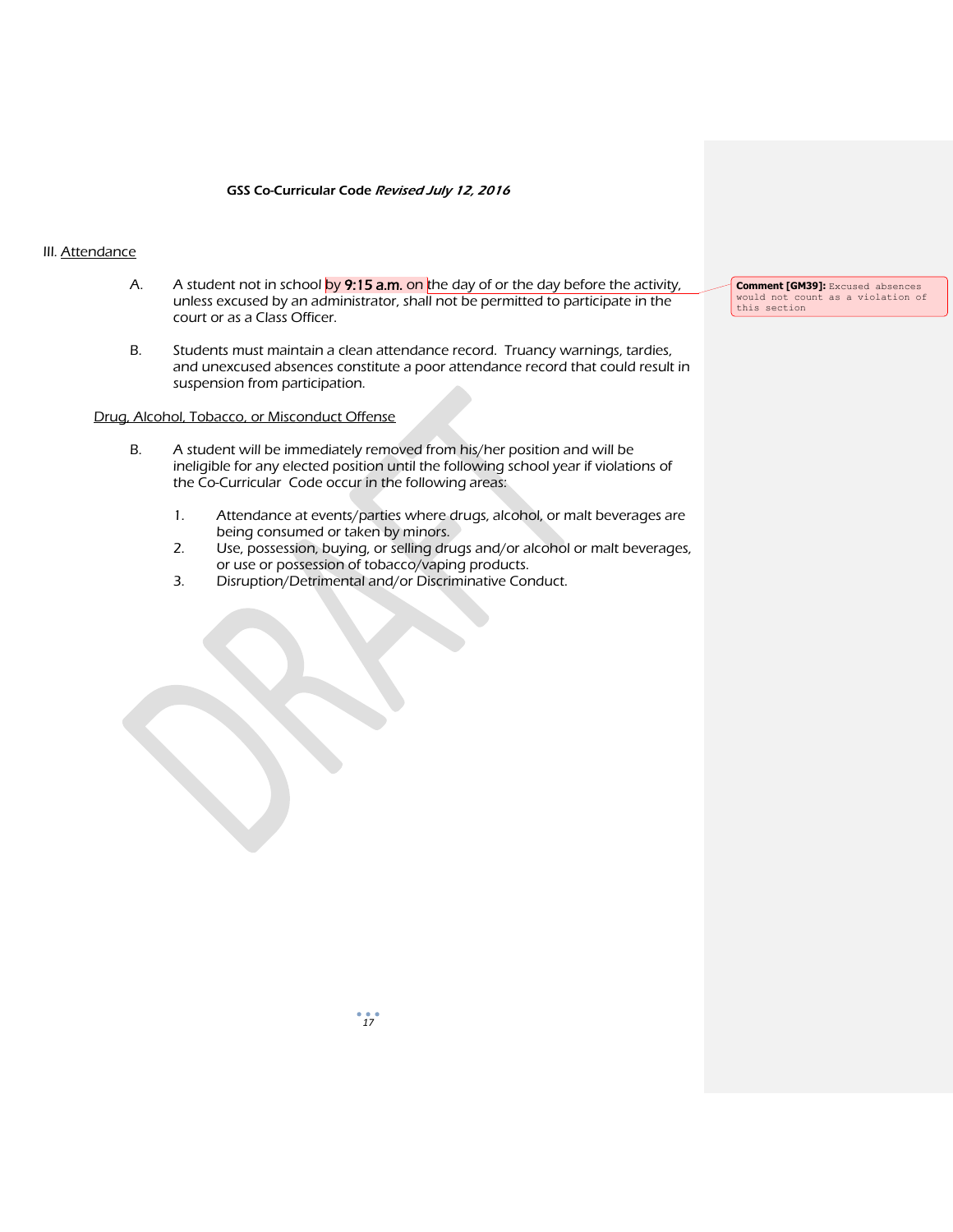### Category III Expectations and Consequences

Academic and behavioral suspensions cannot be served concurrently. An academic suspension that occurs in the middle of a behavioral suspension will pause the behavioral suspension. The remainder of the behavioral suspension will resume after the student has regained academic eligibility.

- I. Academics
	- A. A student failing in the latest grade checking period will be placed on a nonparticipatory probation, which would include no loss of school time for performances/activities. Students will regain eligibility 24 hours after grades are passing.
	- C. The student must attain satisfactory achievement within three weeks of the last marking period to be removed from the probationary status.
	- D. Students are responsible for any schoolwork missed due to co-curricular activities and are expected to contact the instructor one school day prior to the absence.
- II. **Eligibility** 
	- A. As with all categories of the co-curricular code, students are required to turn in a statement, signed by both student and parents, indicating an understanding of the Co-Curricular Code before the first day of participation.

#### III. Attendance

- A. A student with an unexcused absence from one or more class periods will not be allowed to practice or compete in a contest on that day. If the unexcused absence is not discovered on the day the absence occurred the penalty will be enforced on the day the absence is discovered.
- B. Unless excused by an administrator, students must be in school by 8:58 AM in order to practice or compete on that day. If there is a pattern of misuse of this rule the student can be withheld from the next activity.
- C. Students who go home ill at any time during the day are not permitted to participate on that day.
- D. Unless there are extenuating circumstances as determined by the building administrator or their designee, a student is required to be in class the day after a contest or event. If there is a pattern of misuse of this rule the student can be withheld from the next activity.

**Comment [GM40]:** Consistent with efforts to improve attendance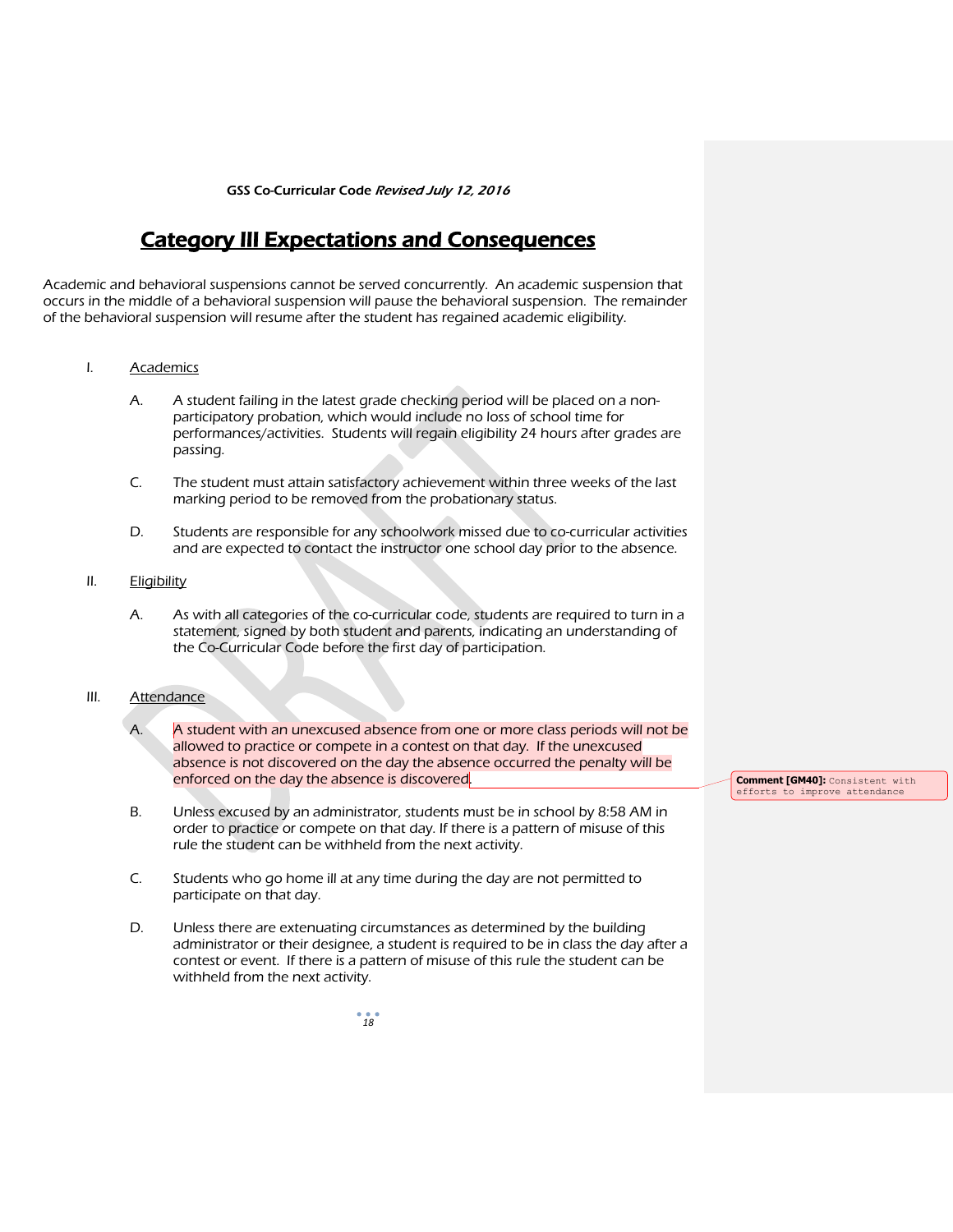- E. Students who miss school for extenuating circumstances must contact the Activities Director for a decision on whether or not he/she will be able to participate in practices or competitions on that day.
- F. Practice and Competition attendance is mandatory. Each coach/advisor will establish attendance policies detailing expectations and consequences for missing a practice and/or competition.
- G. If a student is going to be absent from a practice or competition, the respective coach/advisor must be notified prior to the practice or competition. Failure to notify the coach may result in the absence being considered unexcused.
- H. If a student is going to be absent from a practice, performance, or competition, the respective coach/advisor must be notified prior to the practice or competition. Failure to notify the coach may result in the absence being considered unexcused.

#### IV. Conduct

- A. A student will follow the guidelines of the Secondary Student Handbook
- B. Upon receipt of a report of a violation, the Activities Director will meet with the student involved to determine the validity of the report. If it is determined that a violation has occurred, the Activities Director will make a final decision and inform the parents by mail regarding the decision. The date of the decision will represent the initial day of suspension.
- C. A student who is suspended for an Co-Curricular Code violation will forfeit all school awards for the activity season in which the student was participating at the time of the infraction. A suspended student's school awards may be reinstated only upon the recommendation of the advisor with the concurrence of the Activities Council.
- V. Drug, Alcohol or Tobacco Offense
	- A. Attendance at events/parties where drugs, alcohol, or malt beverages are being consumed or taken by minors:

#### Step 1:The student must perform 5 community service hours\* before participating in the next activity, performance, or competition.

Use or possession, of drugs and/or alcohol or malt beverages, or use or possession of tobacco products.

> Step 2:  $(1^{\text{st}}$  violation for use, possession, buying, selling;  $2^{\text{nd}}$ violation for attendance)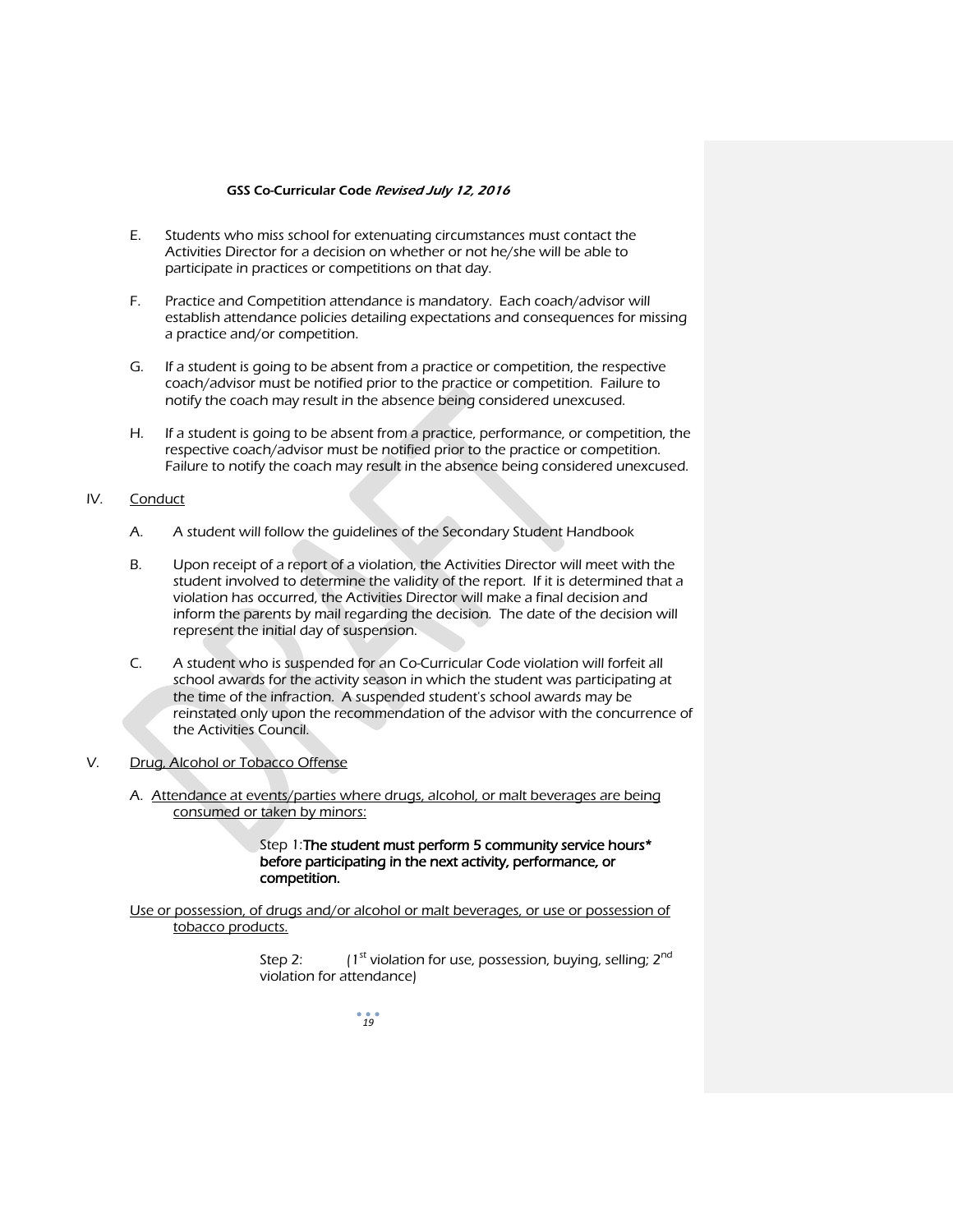#### The student must perform 20 community service hours\* before participating in the next activity, performance, or competition.

The consequence may be reduced to 10 community service hours if the student agrees to a short- term intervention program administered by the GSS Student Services as outlined in Category I.

Step 3:  $(2^{nd}$  violation for use, possession;  $3^{rd}$  violation for attendance)

#### The student must perform 30 community service hours\* before participating in the next activity, performance, or competition.

The consequence may be reduced to 15 community service hours if the student meets the following conditions:

- 1. Agrees to a drug and alcohol assessment to be done by a licensed Drug and Alcohol Counselor and meet with the counselor to review the results.
- 2. Follow all recommendations for follow-up treatment made by the licensed Drug and Alcohol Counselor.

Step 4:3<sup>rd</sup> violation for use, possession; 4<sup>th</sup> violation for attendance.

#### The student is suspended from all activities for one calendar year.

\*Note: Community service hours served for activity suspensions cannot count toward GSS graduation Requirements, and must occur between the time of the suspension and reinstatement to the activity.

Hosting/Organizing/Arranging a party/event where alcohol or illegal drugs are being consumed or taken by minors.

#### When deemed appropriate by the building-level principal, activity suspensions for inappropriate conduct will be decided by the Activities Council. Suspensions will be based upon the severity of the offense.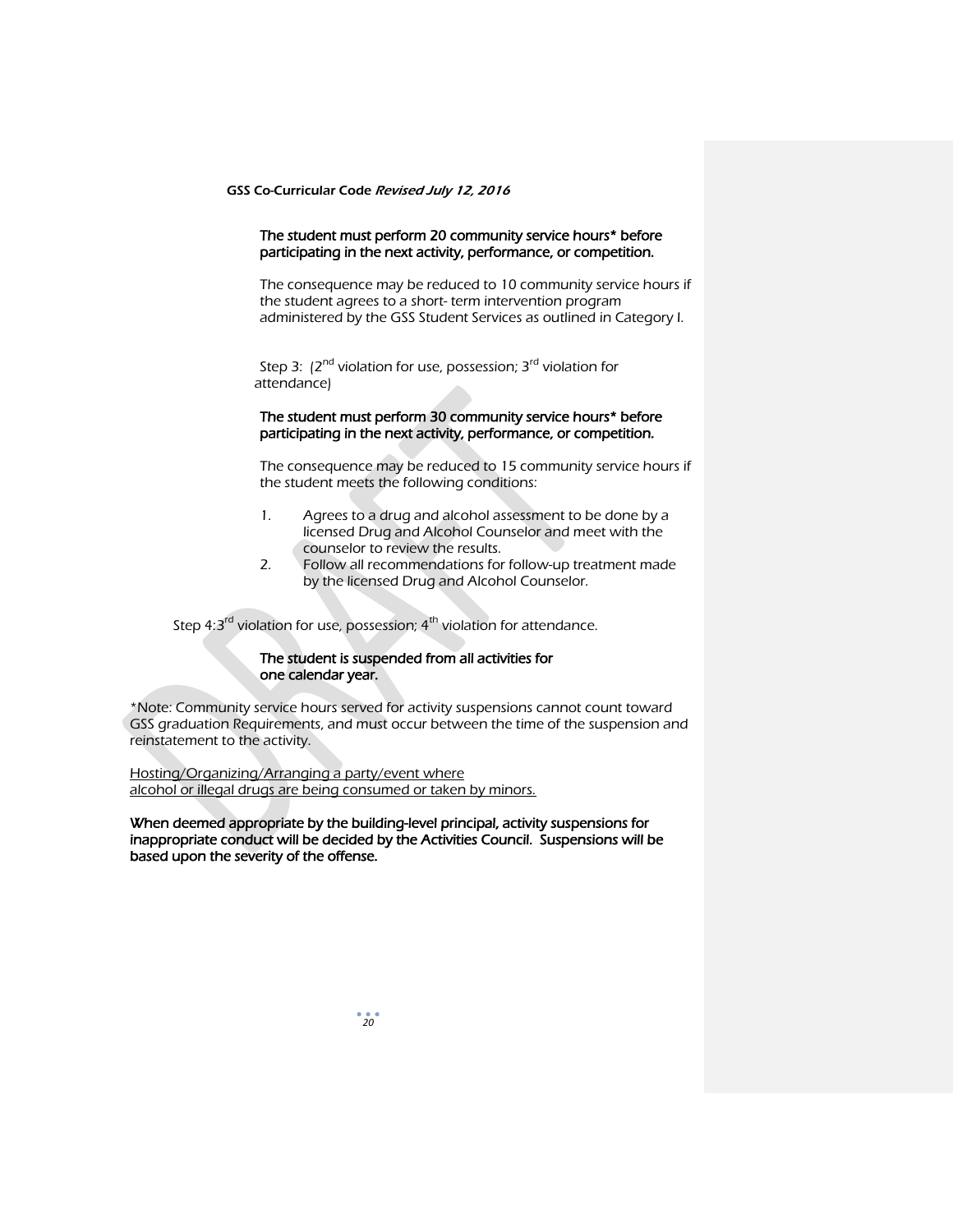#### VI: Disruption/Detrimental and/or Discriminative Conduct

Infractions may include but are not limited to: school suspensions, theft, buying or selling drugs, criminal offense, vandalism, violence, threats of violence, hazing, harassment, disrespectful/defiant attitude, acts of aggression, willful damage to property, cheating, plagiarizing, or inappropriate internet activity (in and out of school). The school district may act upon police referrals if evidence is presented the Activity Code has been violated.

When deemed appropriate by the building-level principal, activity suspensions for inappropriate conduct will be decided by the Activities Council. Suspensions will be based upon the severity of the offense.

#### VII. Travel and Conduct on Trips

- A. Athletes must use the mode of transportation provided by the school. An athlete who travels to a site with a school team must return with the team. The only exception to this rule would be with permission from the Principal or the Activities Director for unusual circumstances. This request must be in writing and signed by the Principal or Activities Director and given to the coach before leaving on the trip. In case of an emergency the coach can release the athlete to a parent at the site on a verbal request from the parent.
- B. If an athlete does not use the mode of transportation to the competition that is provided by the school, and has not previously filed the proper paperwork, the athlete is ineligible to participate in the competition.
- C. It is expected that students will conduct themselves in an appropriate manner on school-sponsored trips. It is important that all participants understand that they represent their schools to the general public.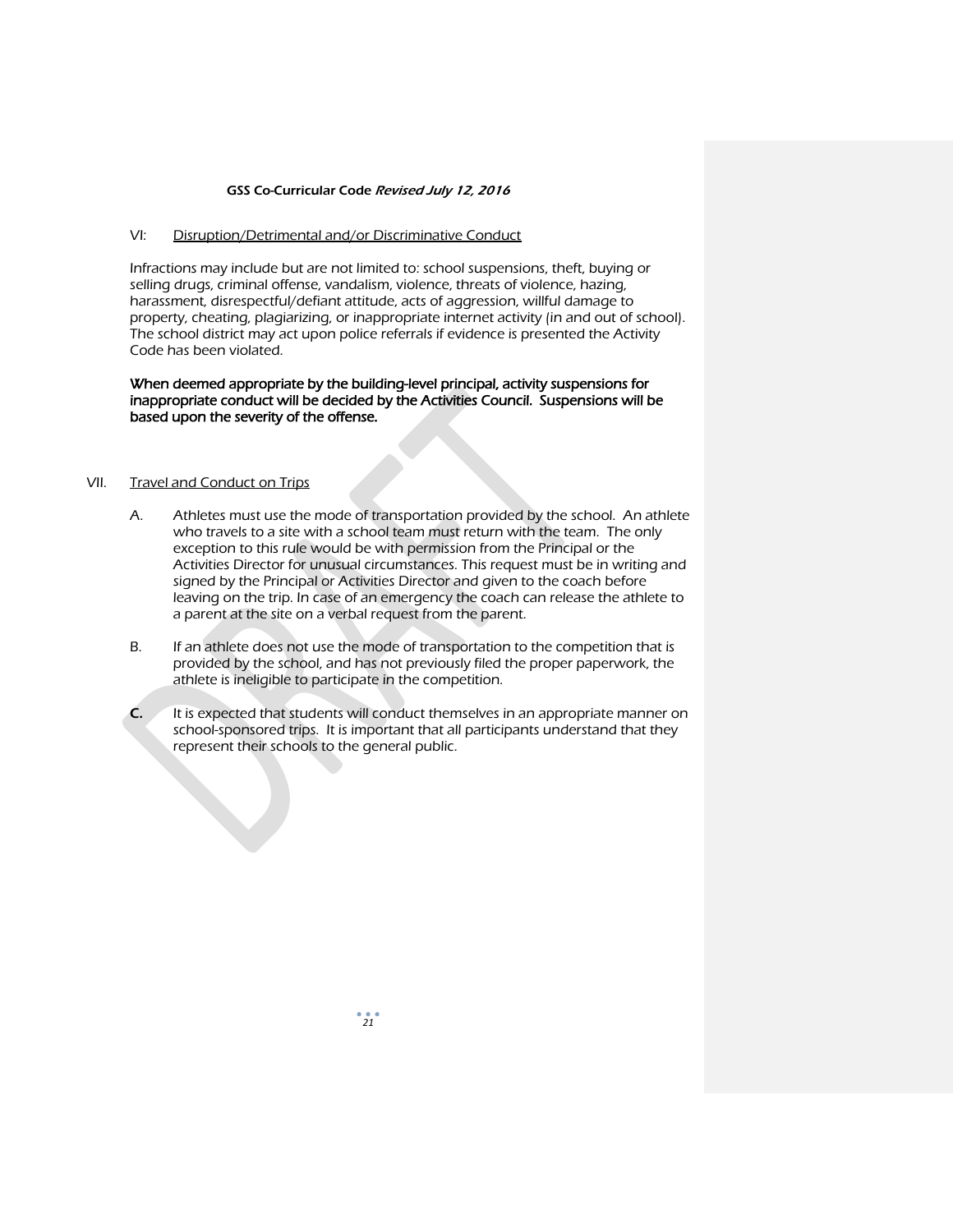### **Appeals Procedure**

Due Process is a procedure that courts of law recognize as a fair and necessary part of any school's rules and regulations. Furthermore, Due Process recognizes the right of the individual since it outlines his/her recourse in the event he/she feels a wrong decision has been made. The process outlined below is the procedure for a student and his/her parents to follow in appealing decisions relating to eligibility:

- 1. After a rule of ineligibility resulting in suspension from an activity has been made by the Athletic Director or the Activities Council, a student and his/her parents may formally appeal the decision in writing to the Principal provided the appeal is received within five (5) school days from the day such ineligibility became effective.
- 2. The Principal will act on the appeal within five (5) school days. Written notification of the result of the appeal will be sent within the five (5) school day period. Due to the wide range of issues related to a particular sport or activity, the Principal may enlist the support of the Activities Council in the decision making process.
- 3. The student and/or parent may appeal the decision of the Principal to the Superintendent of Schools within five (5) calendar days of the date the Principal sends notification of the determination of the initial appeal. The determination by the Superintendent shall be sent in writing within ten (10) calendar days from the date the appeal is received.
- 4. If the student/parents are not satisfied with the decision of the Superintendent, a hearing may be requested before the Board of Education. The Superintendent must receive a written request for such a hearing within ten (10) calendar days of the mailing of the Superintendent's decision.

Note: The student will remain ineligible during the appeal process.

**Comment [GM41]:** This has been made into its own section for clarity for students wishing to pursue due process appeals. This was somewhat present in the old code, but was .<br>woven into other sections.